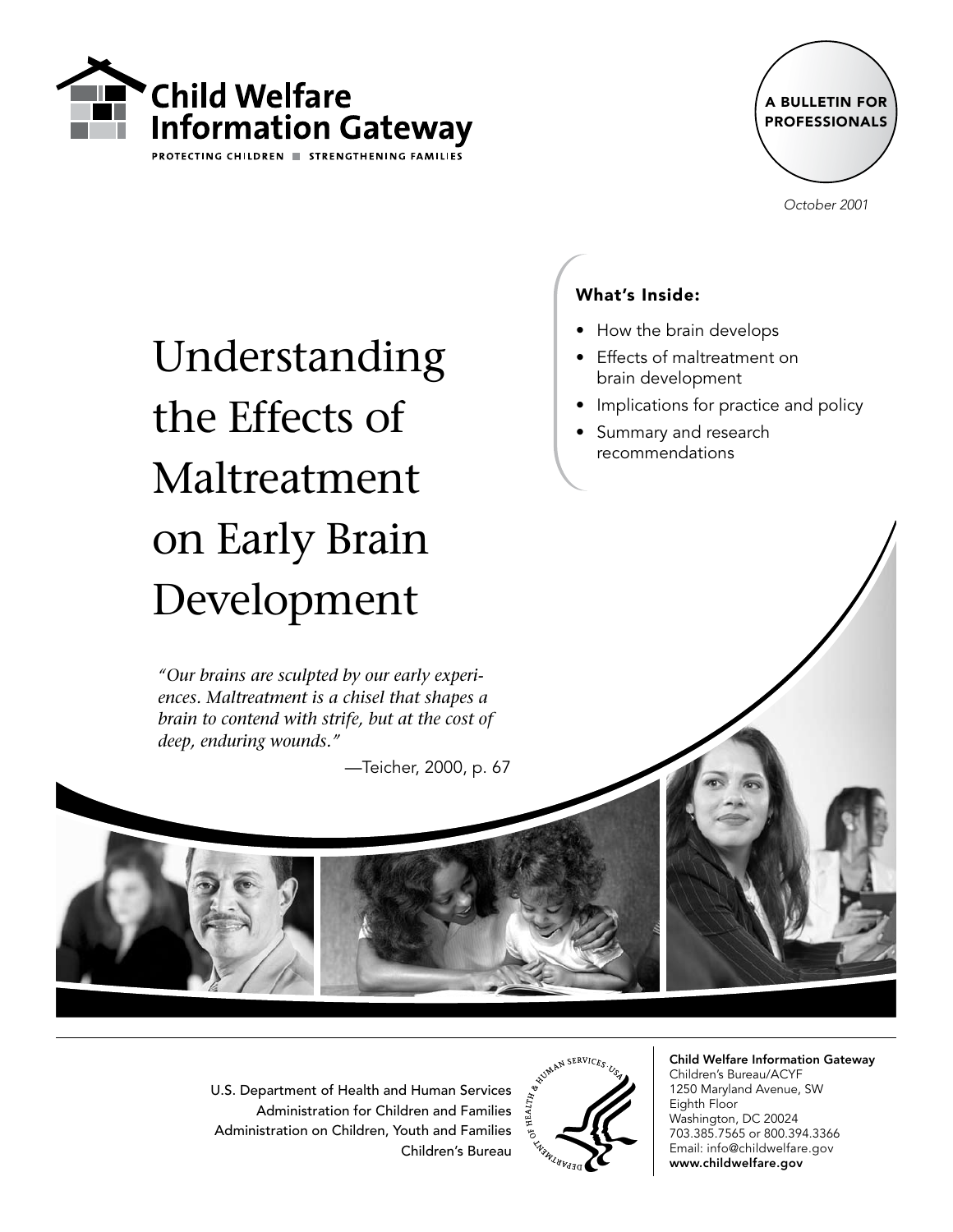In recent years, there has been a surge of research into early brain development. As recently as the 1980s, many professionals thought that by the time babies are born, the structure of their brains was already genetically determined. The role of experience on the developing brain structure was under-appreciated, as was the active role of babies in their own brain development through interaction with their environment (Shore, 1997). While much of the research examining brain functioning has been done with animals, new technologies are enabling more non-invasive research to be done with humans. Although there is still much to learn, we now know much more about the brain's development and functioning.

One area that has been receiving increasing research attention involves the effects of abuse and neglect on the developing brain during infancy and early childhood. Much of this research is providing biological explanations for what practitioners have been describing in psychological, emotional, and behavioral terms. We are beginning to see the scientific "evidence" of altered brain functioning as a result of early abuse and neglect. This emerging body of knowledge has many implications for the prevention and treatment of child abuse and neglect.

# How the Brain Develops

What we have learned about the process of brain development has helped us understand more about the influence of genetics and environment on our total development—the "nature versus nurture" debate. It appears that genetics predispose us to develop in certain ways. But our interactions with our

environment have a significant impact on how our predispositions will be expressed; these interactions organize our brain's development and, therefore, shape the person we become (Shore, 1997).

# Forming the Structure

The raw material of the brain is the nerve cell, called the neuron. When babies are born, they have almost all of the neurons they will ever have, more than 100 billion of them. Although there is research that indicates some neurons are developed after birth and well into adulthood (Shonkoff & Phillips, 2000), the neurons babies have at birth are primarily what they have to work with as they develop into children, adolescents, and adults.

During fetal development, the neurons that are created migrate to form the various parts of the brain. While the basic structure is intact at birth, much of the brain's growth occurs during the first few years after birth. This process of growth, or development, occurs sequentially from the "bottom up" (Perry, Pollard, Blakely, Baker & Vigilante, 1995; Perry 2000a).

The first areas of the brain to fully develop are the brainstem and midbrain; they govern the bodily functions necessary for life, called the autonomic functions. The last regions of the brain to fully develop are the limbic system, involved in regulating emotions, and the cortex, involved in abstract thought. (See Exhibit 1.) Each region manages its assigned functions through complex processes, often using chemical messengers (such as neurotransmitters and hormones) to help transmit information to other parts of the brain and body (Perry, Pollard, Blakely, Baker & Vigilante, 1995; Perry 2000a).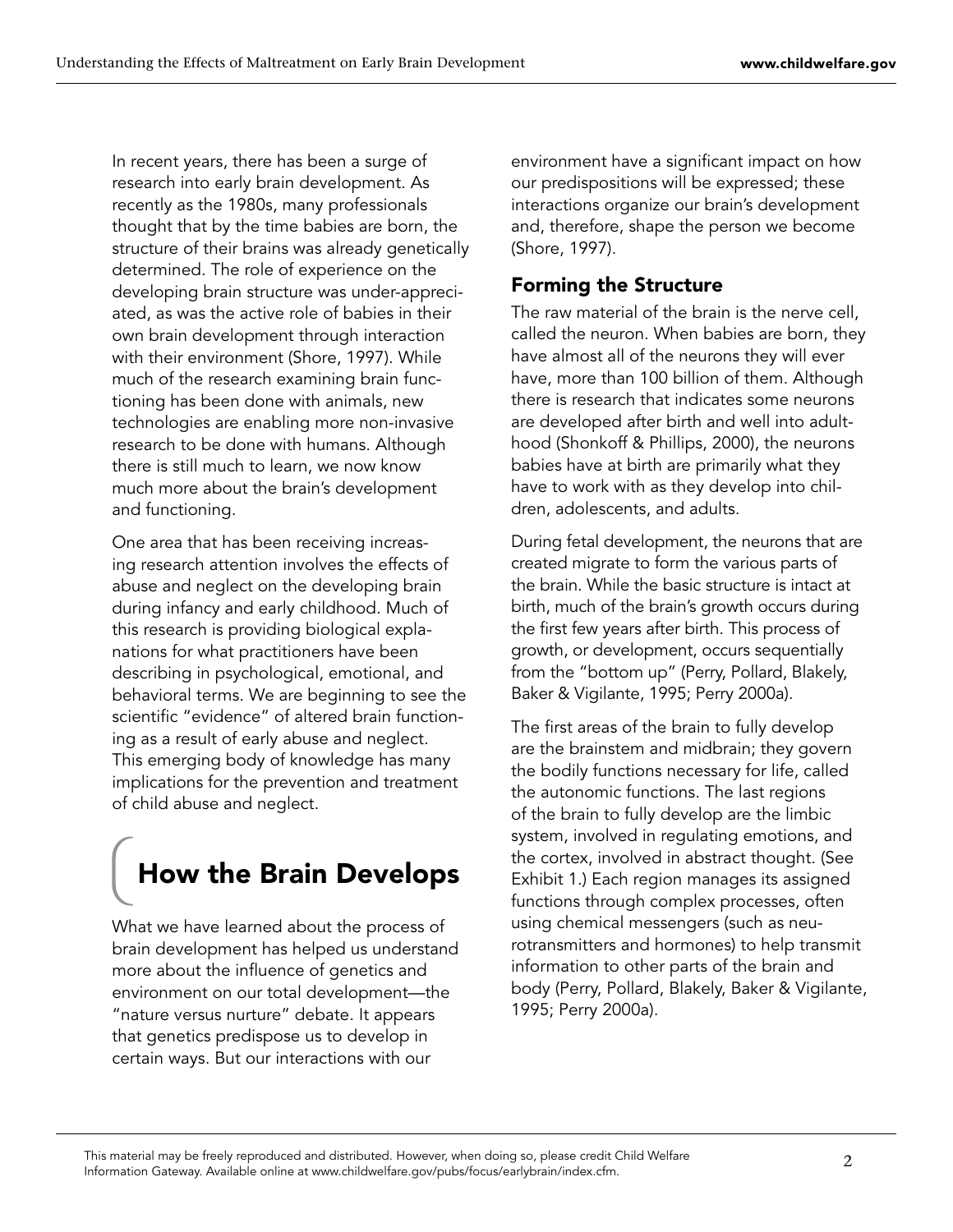As the brain develops, it grows larger and more dense. By the age of 3, a baby's brain has reached almost 90 percent of its adult size (Perry, 2000c). The growth in each region of the brain largely depends on receiving stimulation, which spurs activity in that region. This stimulation provides the foundation for learning.

#### Prenatal Exposure to Alcohol and Other Drugs

Exposure to alcohol and other drugs in utero can disrupt and significantly impair the way a baby's brain is formed (Shore, 1997).

Studies have shown that exposure to alcohol or other drugs, especially early in pregnancy, can alter the development of the cortex, reduce the number of neurons that are created, and affect the way in which chemical messengers are used (Shore, 1997). Although not all children who are exposed develop neurobiological problems, many do. These problems include difficulties with attention, memory, problem-solving, and abstract thinking. Many children born with Fetal Alcohol Syndrome are mentally retarded (Shonkoff & Phillips, 2000).

# Organizing the Structure

Brain development, or learning, is actually the process of creating, strengthening, and discarding connections among the neurons; these connections are called synapses. Synapses organize the brain by forming neuronal pathways that connect the parts of the brain governing everything we do—from breathing and sleeping to thinking and

feeling. This is the essence of post-natal development, because at birth, very few synapses have been formed. The synapses present at birth are primarily those that govern our bodily functions such as heart rate, breathing, eating, and sleeping. Almost all other functions are developed as babies grow up into children and adults (Shore, 1997).



The development of synapses occurs at an astounding rate during children's early years. By the time children are 3, their brains have approximately 1,000 trillion synapses, many more than they will ever need. Some of these synapses are strengthened and remain intact, but many are discarded. By the time children have reached adolescence, about half of their synapses have been discarded, leaving about 500 trillion, the number they will have for most of the rest of their lives (Shore, 1997).

# Plasticity—The Influence of Environment

*"Plasticity is a double-edged sword that leads to both adaptation and vulnerability."* 

—Shonkoff & Phillips, 2000, p. 94

Researchers use the term plasticity to describe the way the brain creates, strengthens, and discards synapses and neuronal pathways in response to the environment (Ounce of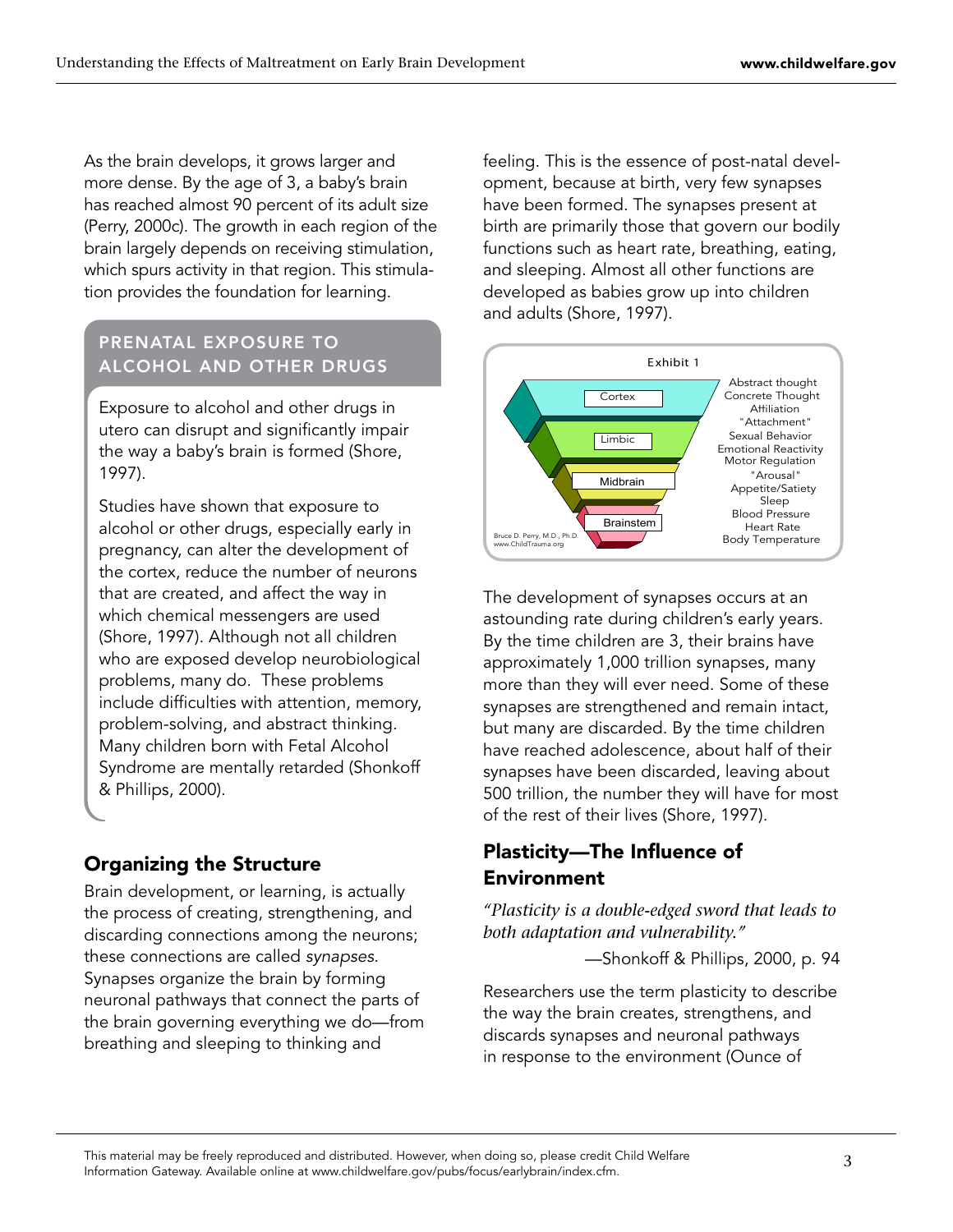Prevention Fund, 1996). The brain's "plasticity" is the reason that environment plays a vital role in brain development.

The early over-production of synapses appears to be the result of evolution that has led our brains to expect certain experiences (Greenough, Black & Wallace, 1987). Our brains prepare us for these experiences by forming the pathways needed to respond to those experiences. For example, our brains are "wired" to respond to the sound of speech; this is how we learn to talk. But these early synapses are weak; we must be repeatedly exposed to the expected experiences within a certain time period to activate and strengthen them. If this does not happen, the pathways developed in anticipation of those experiences may be discarded, and the development of the related functions will not occur as expected. This is often referred to as the "use it or lose it" principle (Greenough, Black & Wallace, 1987).

In addition to strengthening or discarding existing synapses, researchers theorize that some synapses may be newly developed in response to unique environmental conditions (Greenough, Black & Wallace, 1987). It is through these processes of creating, strengthening, and discarding synapses that our brains adapt each of us to our unique environment.

The ability to adapt to our environment is a part of normal development. Children growing up in cold climates or rural farms or large sibling groups learn how to function in those environments. But regardless of the general environment, all children need stimulation and nurturance for healthy development. If these are lacking—if a child's caretakers are indifferent or hostile—the child's brain development may be impaired. Because the brain adapts

to its environment, it will adapt to a negative environment just as readily as it will adapt to a positive environment.

### Sensitive Periods

*"It is now clear that what a child experiences in the first few years of life largely determines how his brain will develop and how he will interact with the world throughout his life."*

—Ounce of Prevention Fund, 1996

Researchers believe that during these years there may be "sensitive periods" for development of certain capabilities (Greenough, Black & Wallace, 1987). Because synapses are being formed at such an intense pace during this time, the opportunities for learning are almost limitless. But as the process of pruning synapses starts to increase, especially after age 3, these opportunities begin to decrease (Shore, 1997). If certain synapses and neuronal pathways are not repeatedly activated, they may be discarded, and the capabilities they promised may be diminished. For example, all infants have the capacity, indeed the genetic predisposition, to form strong attachments to their primary caregivers. But if a child's caregivers are unresponsive or threatening, and the attachment process is disrupted, the child's ability to form any healthy relationships during his or her life may be impaired (Perry, 2001a).

Although the first few years may be the "prime time" for learning, children and adults can learn later in life, but it is more difficult. This is especially true if a young child was deprived of certain stimulation, which resulted in the pruning of synapses and the loss of neuronal pathways. Helgeson (1997) offers the analogy of a country that has a dense network of branching streets; a traveler can go anywhere he wants, even unfamiliar places, by following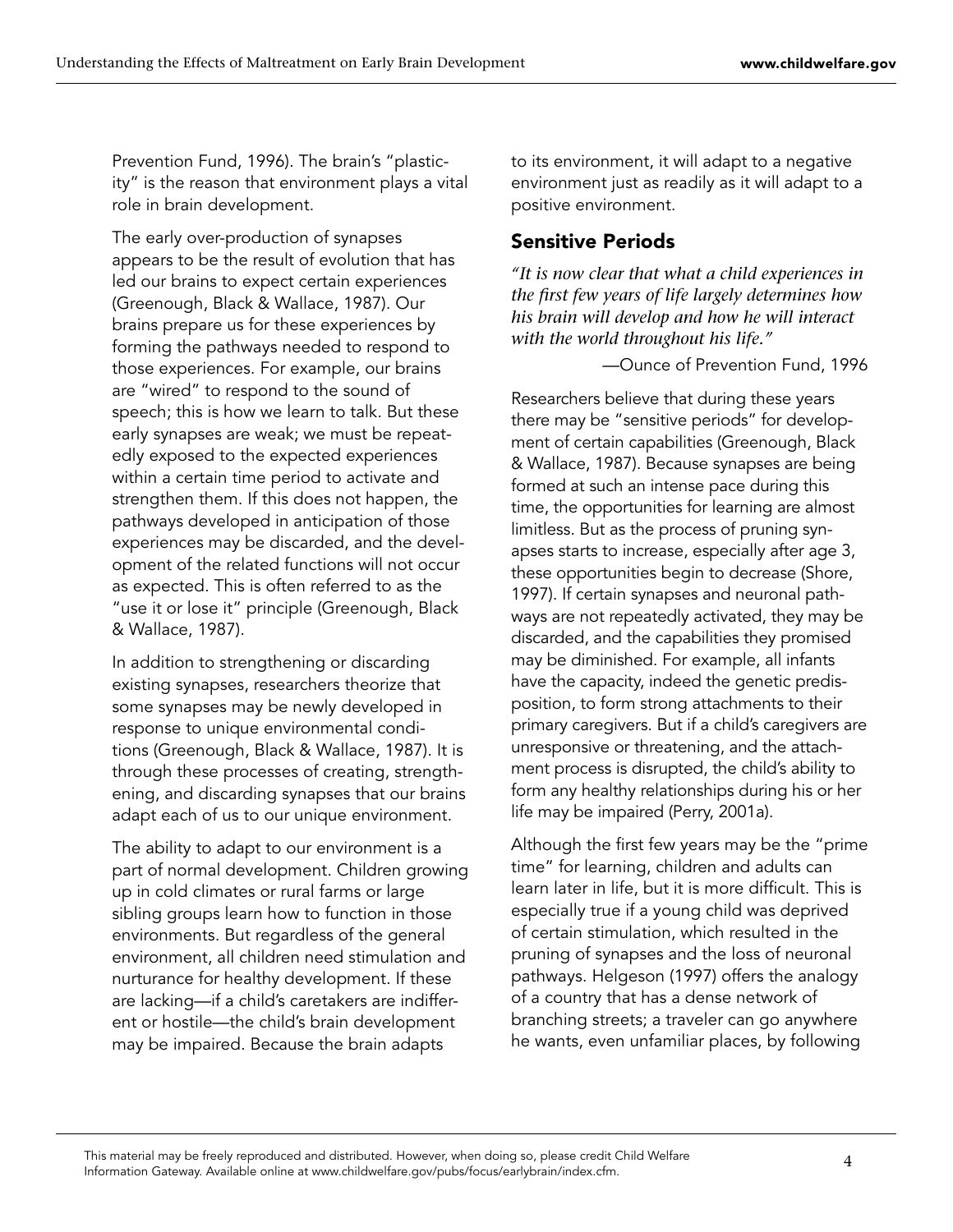the roads. If there are few roads, the traveler can still go places, but he has to travel "crosscountry" and break new ground. It is doable, but much harder. As children progress through each developmental stage, they will learn and master each step more easily if their brains have built an efficient network of pathways.

While research has shown that the brain is more malleable in the first few years than at any other time in life, researchers disagree on how flexible or rigid the sensitive periods are. But they do agree that the experiences of the first few years form the foundation for children's future functioning. "While experiences may alter and change the functioning of an adult, experience literally provides the organizing framework for an infant and child" (Perry, Pollard, Blakely, Baker & Vigilante, 1995).

#### Memories

The "organizing framework" for children's development is based on the creation of "memories." When repeated experiences strengthen a neuronal pathway, the pathway becomes "sensitized," and, at some point, it becomes a memory. Memories are an indelible impression of the world (Perry, 1999); they are the way in which the brain stores information for easy retrieval.

There are different types of memories, such as motor, cognitive, and emotional memories. Memories help us to navigate our world without having to really think about it (Perry, 1999). Children learn to put one foot in front of the other to walk. They learn words to express themselves. And they learn that a smile usually brings a smile in return. At some point, they no longer have to think much about these processes—their brains manage these experiences with little effort because the memories that have been created allow for a smooth, efficient flow of information.

The creation of memories is part of our adaptation to our environment. Our brains attempt to understand the world around us and fashion our interactions with that world in a way that promotes our survival and, hopefully, our growth. But if the early environment is abusive or neglectful, our brains will create memories of these experiences that may adversely color our view of the world throughout our life.

# **MALNUTRITION**

Malnutrition, both before and during the first few years after birth, has been shown to result in stunted brain growth and slower passage of electrical signals in the brain (Pollitt & Gorman, 1994; Shonkoff & Phillips, 2000). These effects on the brain are linked to cognitive, social, and behavioral deficits with possible long-term consequences (Karr-Morse & Wiley, 1997).

For example, iron deficiency (the most common form of malnutrition in the United States) can result in cognitive and motor delays, anxiety, depression, social problems, and problems with attention (Shonkoff & Phillips, 2000). Protein deficiency can result in motor and cognitive delays and impulsive behavior (Pollitt & Gorman, 1994). The social and behavioral impairments may be more difficult to "repair" than the cognitive impairments, even if the nutritional problems are corrected (Karr-Morse & Wiley, 1997).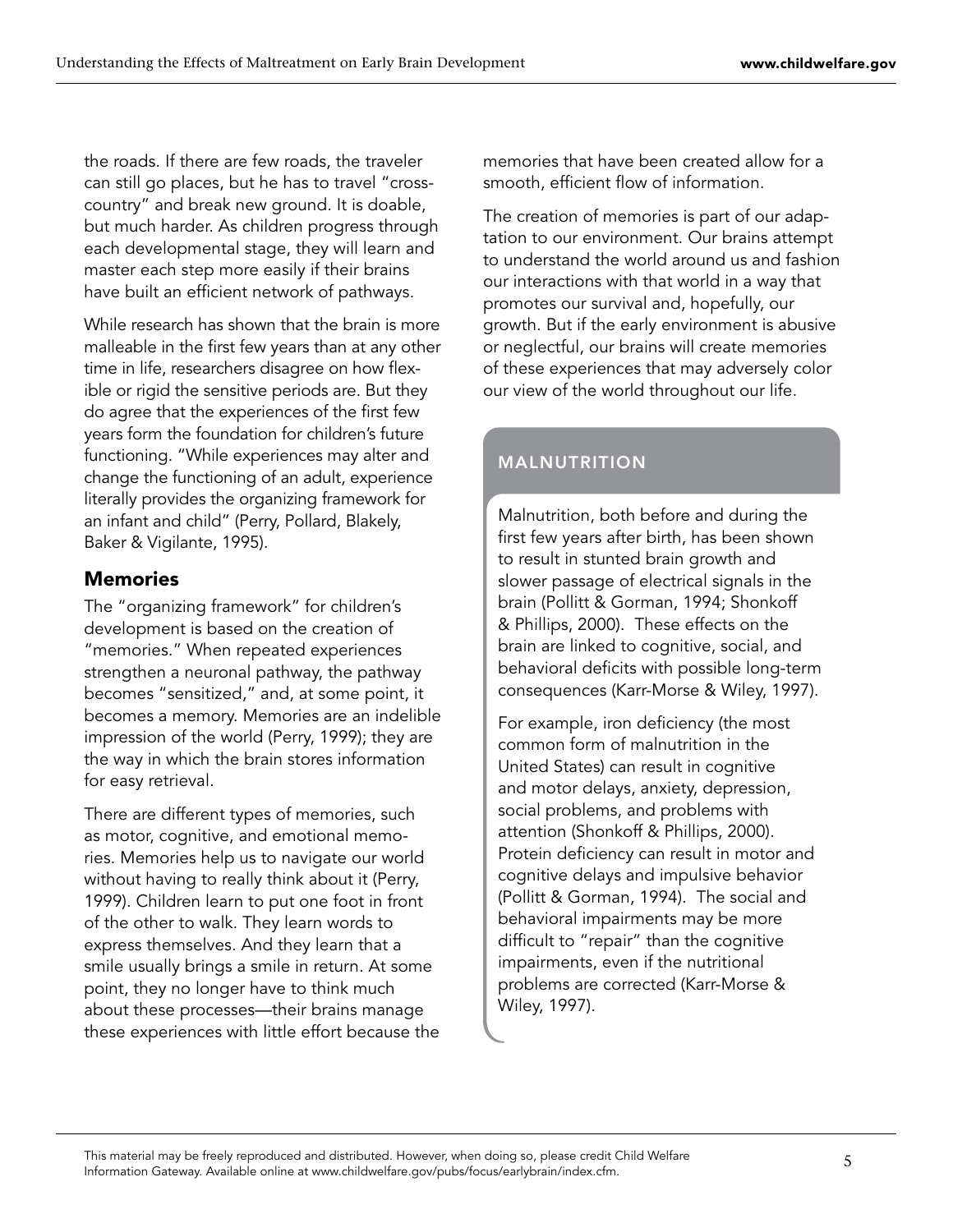# Effects of Maltreatment on Brain Development

*"Harry Chugani observes '… We can have individuals who, based on early experiences, are in effect "hard-wired" for negative behaviors.' Some neuroscientists consider this an overstatement; others find it too mild"* 

—Shore, 1997, p. 40

Babies' brains grow and develop as they interact with their environment and learn how to function within that environment. When babies' cries bring food or comfort, they are strengthening the neuronal pathways that help them learn how to get their needs met, both physically and emotionally. But babies who do not get responses to their cries, and babies whose cries are met with abuse, learn different lessons. The neuronal pathways that are developed and strengthened under negative conditions prepare children to cope in that negative environment, and their ability to respond to nurturing and kindness may be impaired (Shonkoff & Phillips, 2000).

#### Stress

Brief periods of moderate, predictable stress are not problematic; in fact, they prepare the child to cope with the general world. The body's survival actually depends upon the ability to mount a response to stress (Shonkoff & Phillips, 2000). But prolonged, severe, or unpredictable stress—including abuse and neglect—during a child's early years is problematic. The brain's development can literally be altered by these experiences, resulting in negative impacts on the child's physical, cognitive, emotional, and social growth.

Chronic stress sensitizes neural pathways and over-develops certain regions of the brain involved in anxiety and fear responses, and often results in the under-development of other neural pathways and other regions of the brain (Shore, 1997). Children who experience the stress of physical or sexual abuse will focus their brains' resources on survival and responding to threats in their environment. Children who experience the chronic stress of neglect—e.g., remaining hungry, cold, scared, or in pain—will also focus their brains' resources on survival. This chronic stimulation of the brain's fear response means that the regions of the brain involved in this response are frequently activated. When they are, other regions of the brain, such as those involved in complex thought, can not also be activated and are therefore not "available" to the child for learning (Shore, 1997).

Because the brain ultimately controls all bodily functions, experiences that alter brain development also alter our bodies' responses. Studies have shown that "… the overwhelming stress of maltreatment experiences in childhood is associated with alterations of biological stress systems and with adverse influences on brain development" (DeBellis, et al., 1999). One example of the effects of early maltreatment on brain and body functions involves the chemical cortisol. Cortisol is a hormone that helps the body prepare to cope with stress through its effects on metabolism and the immune system (Hart, Gunnar & Cicchetti, 1995). Studies have shown that many infants and children who have been maltreated have abnormal secretions of cortisol, indicating that their bodies' responses to stress have been impaired (Hart, Gunnar & Cicchetti, 1995; Lott, 1998, citing Main, 1996). More research is needed to understand why this occurs and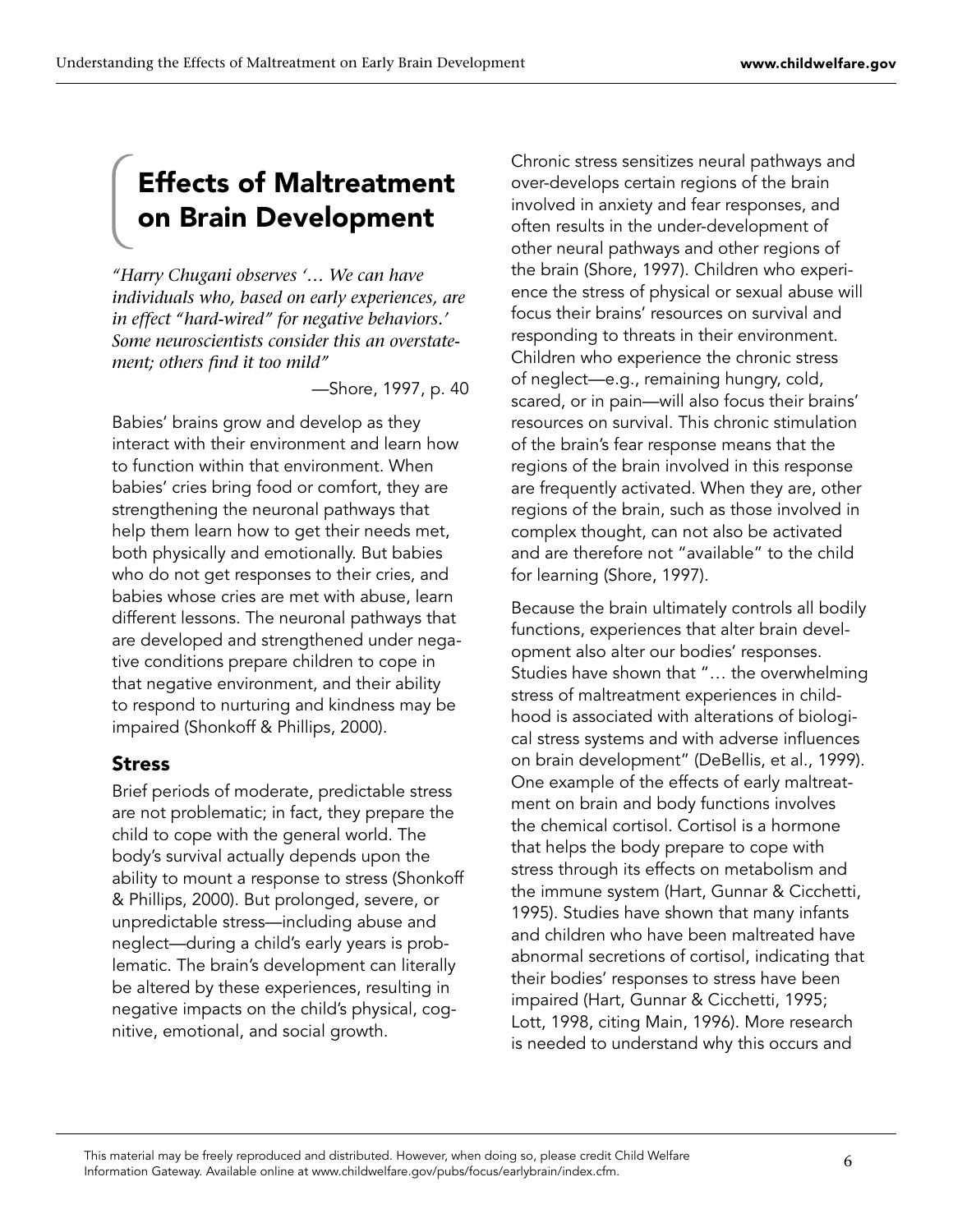what effects this may have on the children's emotional and social development, but this information provides some evidence of altered brain activity in maltreated children.

A key issue in understanding altered brain development in children who have been maltreated is that the way in which their brains develop is often a very adaptive response to their negative environment, but it is maladaptive in other environments (Hart, Gunnar & Cicchetii, 1996). If a child lives in a threatening, chaotic world, his brain will be hyper-alert for danger; his survival may depend on it. But if this environment persists, and the child's brain is focused on developing and strengthening its strategies for survival, other strategies may not develop as fully. If a child lives in a world that ignores him, if he is not provided with appropriate stimulation for growth, his brain will focus on survival from day to day and may not fully develop healthy cognitive and social skills (Ounce of Prevention Fund, 1996, citing Lieberman & Zeanah, 1995). The result may be a child who has great difficulty functioning when presented with a world of kindness, nurturing, and stimulation. It is an unfamiliar world to him; his brain has not developed the pathways and the memories to adapt to this new world.

# Persistent Fear Response

Fear is necessary to our basic survival. We must be able to detect threats and respond. Indeed, the brain is uniquely designed to sense, process, and store threatening information and to mobilize the body in response to threats. All parts of the brain and body are used in this response. "This total neurobiological participation in the threat response is important in understanding how a traumatic

experience can impact and alter functioning in such a pervasive fashion" (Perry, 1999, p.3).

Chronic stress or repeated traumas can result in a number of biological reactions. Neurochemical systems are affected which can cause a cascade of changes in attention, impulse control, sleep, and fine motor control (Perry, 2000a; 2000c). Chronic activation of certain parts of the brain involved in the fear response (such as the hypothalamic-pituitary-adrenal [HPA] axis) can "wear out" other parts of the brain such as the hippocampus, which is involved in cognition and memory (Perry, 2000c). Early experiences of trauma can also interfere with the development of the subcortical and limbic systems which can result in extreme anxiety, depression, and difficulty forming attachments to other people (Shore, 1997). And chronic activation of the neural pathways involved in the fear response can create permanent "memories" which shape the child's perception of and response to his environment. While this adaptation may be necessary for survival in a hostile world, it can become a way of life that is difficult to change, even if the environment improves.

#### Hyper-arousal

When a child is exposed to chronic, traumatic stress, his brain sensitizes the pathways for the fear response and literally creates memories such that his fear response becomes almost automatic; he doesn't really think about it. This is called a state of "hyper-arousal." His brain has adapted to a world that is unpredictable and dangerous; it is hyper-vigilant, focused on non-verbal cues that may be threatening (Perry, 1996). The regions of the brain involved in the hyper-arousal response are always "on," and because of this, the child may frequently experience hyperactivity, anxiety, impulsivity, and sleep problems (Perry, Pollard, Blakely, Baker &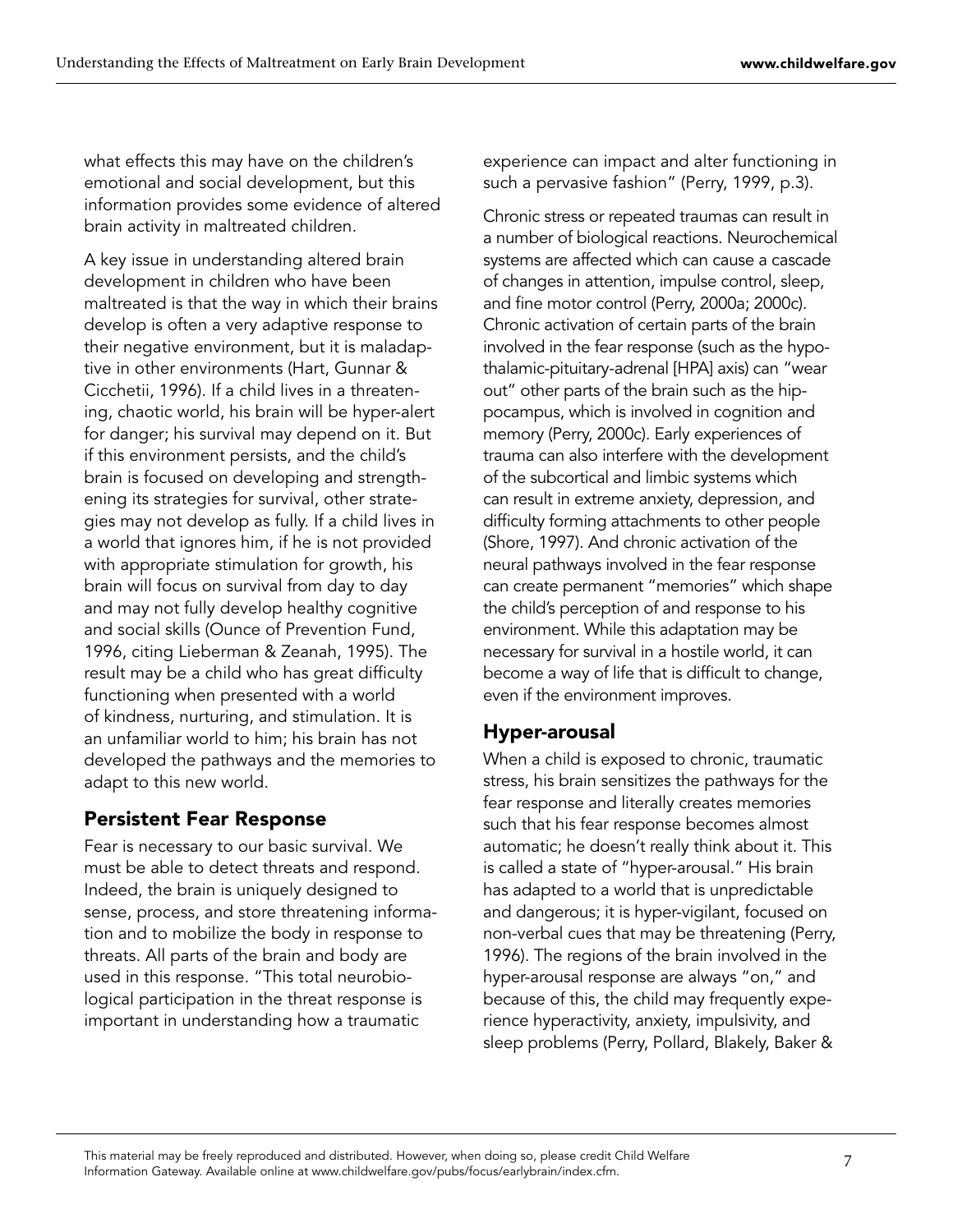Vigilante, 1995). Hyper-arousal is most common in older children and in males (Perry, Pollard, Blakely, Baker & Vigilante, 1995).

In the state of hyper-arousal, similar to Post Traumatic Stress Disorder (PTSD), the brain's alarm system becomes particularly sensitive to "threatening" environmental cues, and the child may respond anxiously or aggressively. The regions of the brain involved in the hyperarousal response become re-activated when the child is exposed to a reminder of the earlier trauma (such as thinking or dreaming about it), to perceived threats (which may not seem threatening to others), and sometimes to generalized reminders (signals) (Perry, Pollard, Blakely, Baker & Vigilante, 1995). Perry (1997) presents an example of an 8-year-old boy who became extremely agitated—sobbing and hysterical—when the staff at his group home refused to cut up his hot dog before he ate it. The child had been sexually abused by his father and other men. Foods such as hot dogs, bananas, and popsicles evoked his brain's fear response, and until the "signal" was removed or altered, his brain experienced it as a threat. Another example is that of a child who had committed an impulsive, violent act and explained it by saying "I could tell he was going to jump me—he looked me in the eyes" (Perry, 1997, p. 6). In his mind, his brain, the simple act of looking him in the eye was perceived as a threat that required a defensive response.

Not only may children in a state of hyperarousal react anxiously or aggressively to perceived threats, they may actually provoke threatening behavior from others in order to have some control over it. Predictability of threat is important (Perry, 1997). Children who have been victims of unpredictable physical or sexual abuse learn (consciously or unconsciously) that if abuse is going to happen, it is

better to control when it happens. They may engage in aggressive, provocative behavior to elicit a predictable response (Perry, 1997).

#### Dissociative and Hyperarousal Responses

Dr. Bruce Perry, former head of the Child Trauma Academy at Baylor College of Medicine in Houston, Texas, offers this example of dissociative and hyper-arousal responses in the same child for different events.

 "T is a twelve year old girl. From birth until age five she lived in a household characterized by domestic violence. During this time, she was noted to be quiet, compliant, "tuned out," daydreamed and generally "a good little girl." She reports little memory of the fighting but her mother describes finding her in her bed, rocking, with covers over her head after some of the fights in the home. At age 12, her mother re-married but unfortunately, episodes of domestic violence resumed in this household. This time, however, T was loud, combative, angry and would run away from the home each time these events took place. She was noted to have "attention" problems at school that turned out to be hypervigilance. Rather than "tuning out" and withdrawing into a dissociative shell, this child was sensitized to fighting and had dramatic and pronounced hyperarousal during conflict."

—Perry, 2000b, p. 8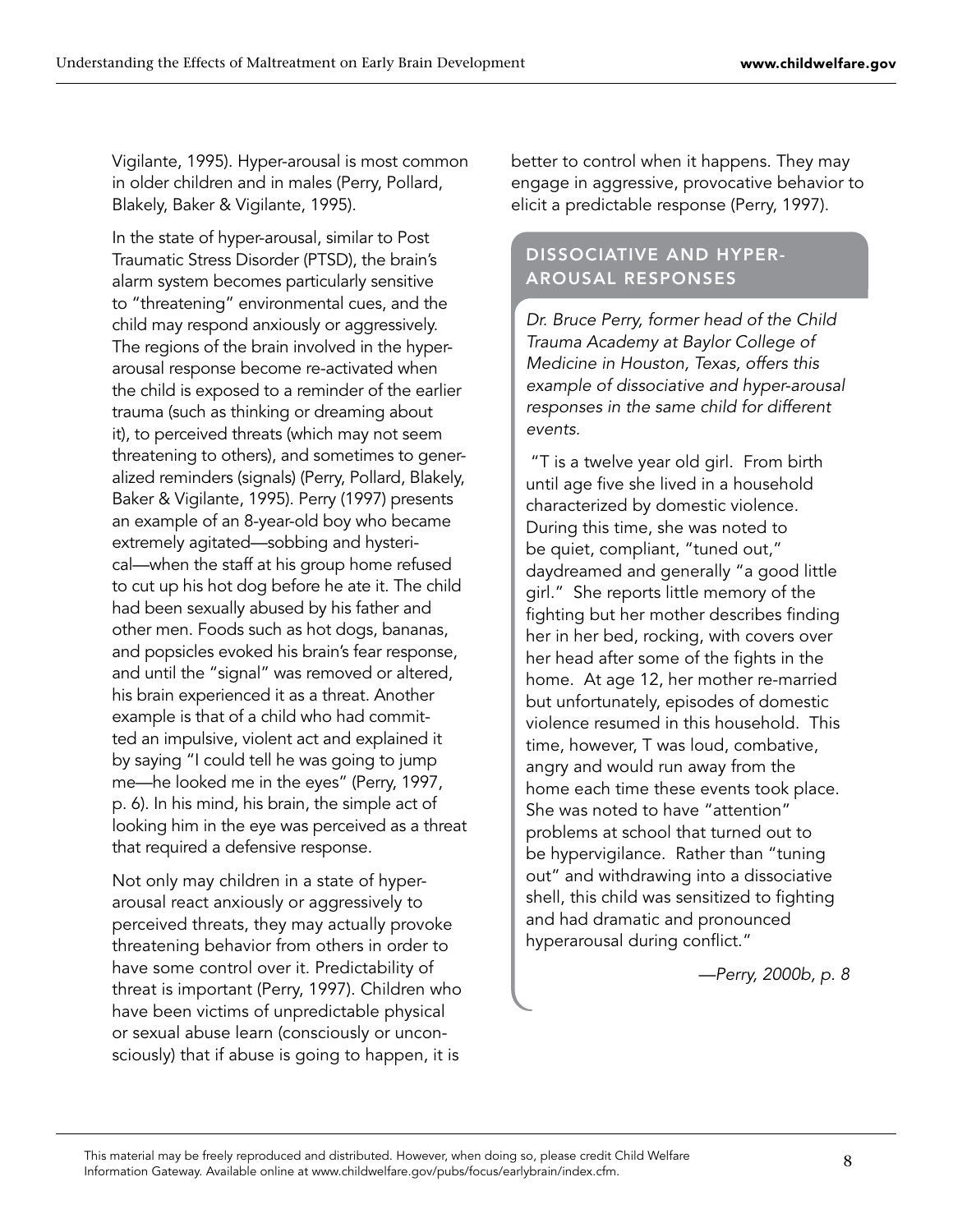For example, a girl who has suffered repeated sexual abuse from her father may attempt to seduce a male teacher. She may believe that men will invariably try to have sex with her, so she tries to control when and with whom.

#### **Dissociation**

While hyper-arousal is more common in older children and males, dissociation is more common in younger children and in females children who often feel or are immobile or powerless (Perry, Pollard, Blakely, Baker & Vigilante, 1995). Dissociation is characterized by first attempting to bring caretakers to help, and if this is unsuccessful, becoming motionless (freezing) and compliant and eventually dissociating; this is often called the "surrender" response (Perry, Pollard, Blakely, Baker & Vigilante, 1995). People describe children in a dissociative state as numb, non-reactive, or "acting like they aren't there."

Just as children in a state of hyper-arousal have sensitized neural pathways controlling their response to a threatening environment, children in a state of dissociation have sensitized neural pathways that elicit a different response. A child in a dissociative state, when presented with a threat, may "freeze," both physically and cognitively (Perry, Pollard, Blakely, Baker & Vigilante, 1995). When an adult asks or tells them to do something, they don't respond. If the adult becomes angry and more threatening, the child becomes even more anxious and moves further into full dissociation (Perry, Pollard, Blakely, Baker & Vigilante, 1995).

#### Disrupted Attachment Process

At the foundation of much of our development is the concept of "attachment" which refers to the emotional relationships we have with other people. One of the first priorities of an infant is to form an attachment to his primary caregiver (Kraemer, 1992). This relationship not only provides the foundation for future emotional relationships, it also provides the base for other learning, because babies and children learn best when they feel safe, calm, protected, and nurtured by their caregivers. If the attachment process is disrupted, as can occur with abusive and neglectful caretakers, the child's brain will be more focused on meeting his day-to-day needs for survival rather than building the foundation for future growth.

Much of a child's emotional development is rooted in his relationships with his early primary caregivers. For example, it appears that aggressive, submissive, and frustration behaviors may be genetically encoded (Kraemer, 1992). If relationships with the caregivers are positive, the child's cognitive structures learn to regulate these emotions and behaviors. If the relationships are negative or weak, the lower-brain responses become dominant and the cognitive regulating structures do not develop to their full capacity—the young child may not fully develop the cognitive ability to control his emotions, nor develop an awareness of others' emotions (Kraemer, 1992).

One example of a potential effect of poor early attachments is impaired "social cognition" (Kraemer, 1992). Social cognition involves an awareness of oneself in relation to others and an awareness of the emotions of others. If these abilities are poorly developed, many types of social interactions may be experienced as stressful—unfamiliar, strange situations that are difficult for the child to incorporate because he does not have a strong internal representation (memory) of what is

 This material may be freely reproduced and distributed. However, when doing so, please credit Child Welfare Information Gateway. Available online at www.childwelfare.gov/pubs/focus/earlybrain/index.cfm.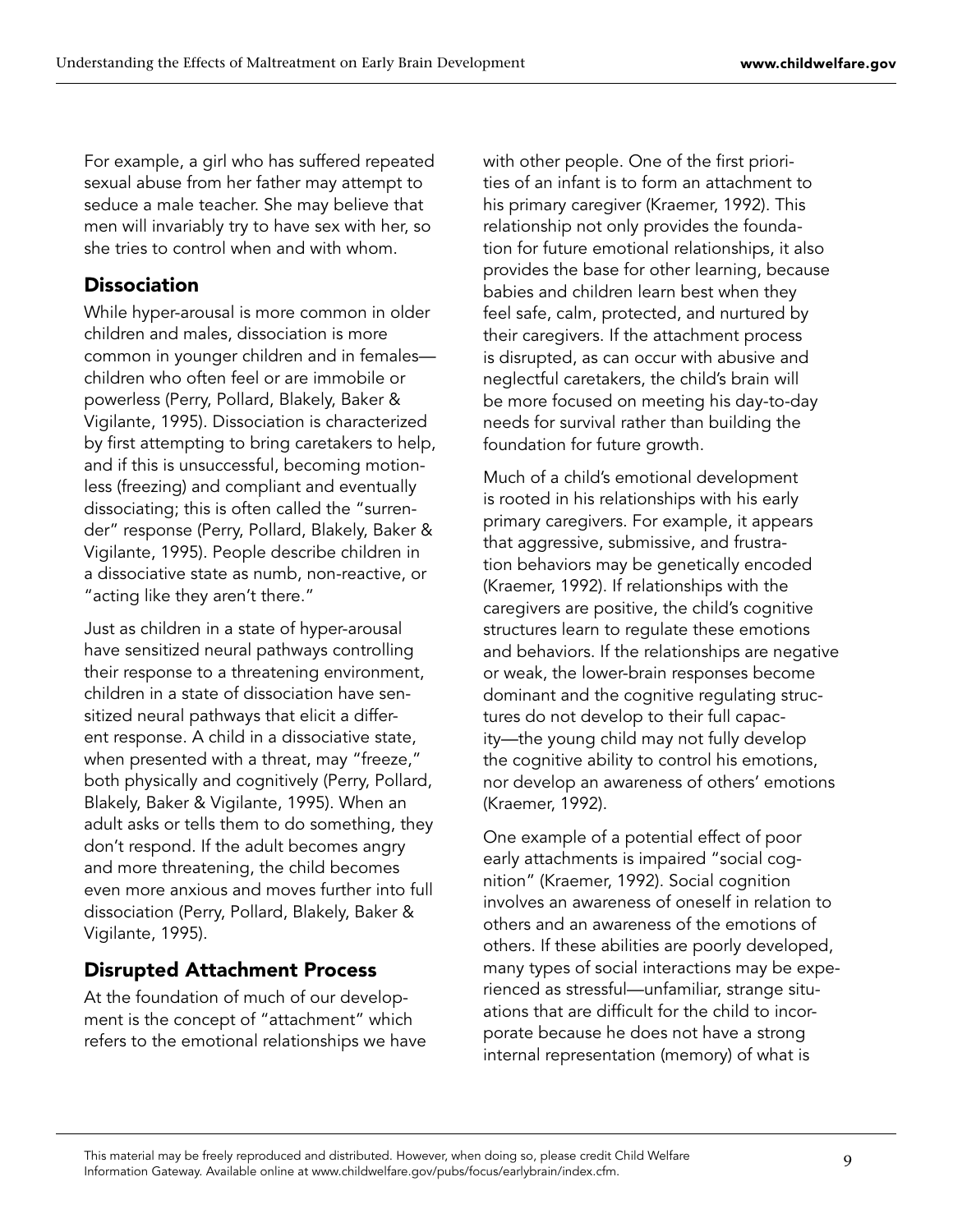happening and how to respond (Kraemer, 1992). Children who have been abused and neglected often lack empathy and truly do not understand what others feel like when they do something hurtful.

#### Neglect—Lack of Stimulation

While chronic abuse or neglect can result in sensitized fear response patterns, neglect alone also can result in other problems. Although neglect often is thought of as a failure to meet a child's physical needs for food, shelter, and safety, neglect also can be a failure to meet a child's cognitive, emotional, or social needs. For children to master developmental tasks in these areas, they need opportunities, encouragement, and acknowledgement from their caregivers. If this stimulation is lacking during children's early years, the weak neuronal pathways that had been developed in expectation of these experiences may wither and die—the children may not achieve the usual developmental milestones.

For example, babies need to experience face-to-face baby talk and hear countless repetitions of sounds in order to build the brain circuitry that will enable them to start making sounds and eventually say words and form sentences (Helgeson, 1997). If babies are ignored, if their caregivers do not provide this type of intense verbal interaction, their language development may be delayed. If a child does not receive kindness as an infant, he may not know how to show kindness as an adult. If a child's cries for attention are ignored as a toddler, he may not know how to interact positively with others later. These capacities may not fully develop because the required neuronal pathways were not activated enough to form the "memories" needed for future learning (Greenough, Black & Wallace, 1987).

# Global Neglect

The term "global neglect" is used when a child has experienced deprivations in more than one domain, i.e., language, touch, and social interaction (Perry & Pollard, 1997). Children who were adopted from Romanian orphanages in the early 1990s are often considered to be globally neglected; they had little contact with caregivers and little to no stimulation from their environment—little of anything required for healthy development. One study found that these children had significantly smaller brains than the norm, suggesting decreased brain growth. (Perry & Pollard, 1997). (See Exhibit 2.)

This type of severe, global neglect can have devastating consequences. The extreme lack of stimulation may result in fewer neuronal pathways available for learning; genetically normal children may be at a permanent intellectual disadvantage (Greenough, Black & Wallace, 1987). The lack of opportunity to form an attachment with a nurturing caregiver during infancy may mean that some of these children will always have difficulties forming meaningful relationships with others (Perry, 2001a). But these studies also found that time played a factor—children who were adopted as young infants have shown more recovery than children who were adopted as toddlers (Rutter, et al., 2000).

# Pervasive and Long-term Effects

Maltreatment during infancy and early childhood has been shown to negatively affect early brain development and can have enduring repercussions into adolescence and adulthood. As mentioned earlier, the experiences of infancy and early childhood literally provide the organizing framework for the expression of children's intelligence, emotions, and person-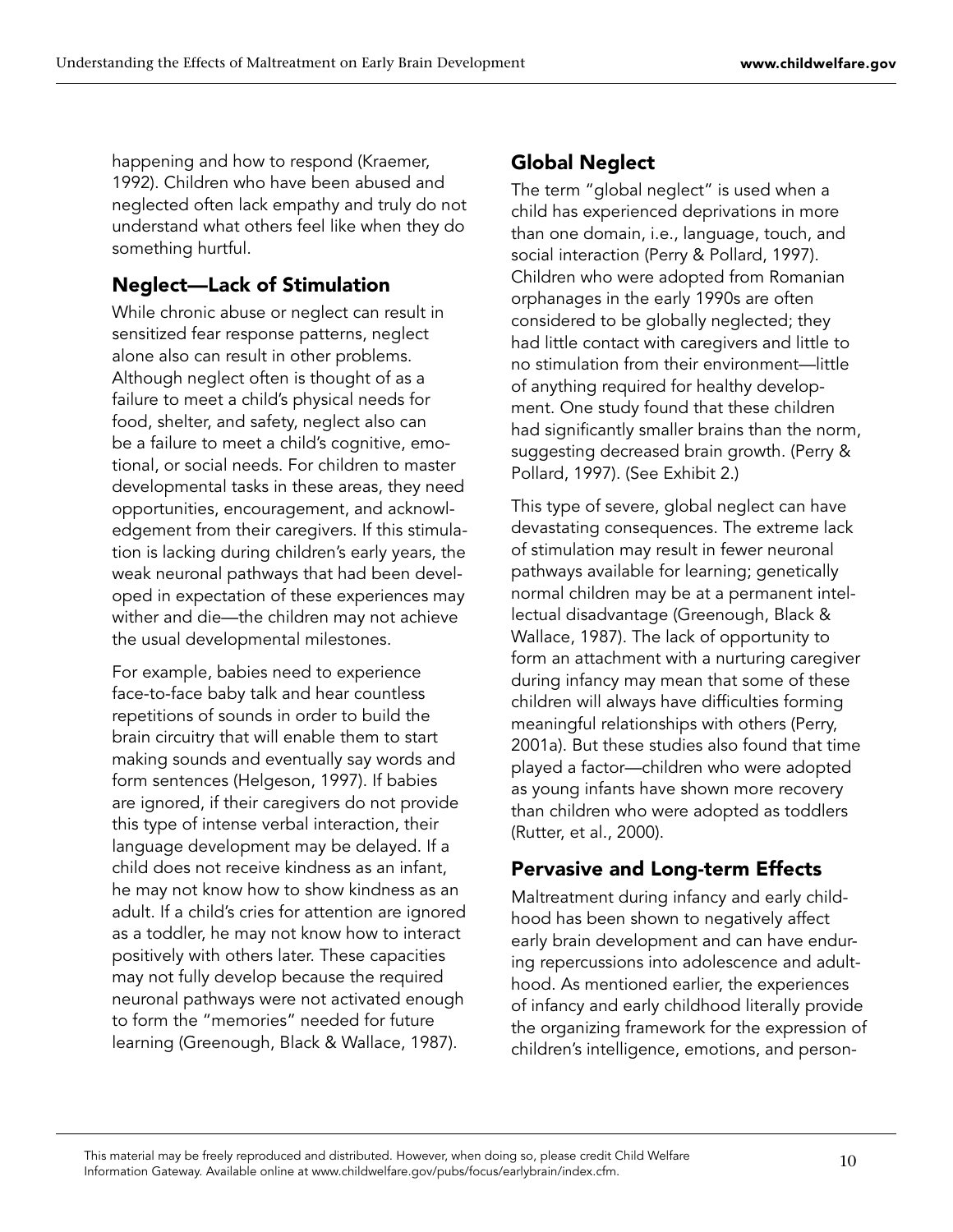"These images illustrate the negative impact of neglect on the developing brain. In the CT scan on the left is an image from a healthy three year old with an average head size. The image on the right is from a three year old child suffering from severe sensory-deprivation neglect. This child's brain is significantly smaller than average and has abnormal development of cortex."

These images are from studies conducted by a team of researchers from the Child Trauma Academy (www.ChildTrauma.org) led by Bruce D. Perry, M.D., Ph.D.

#### Exhibit 2



alities. When those experiences are primarily negative, children may develop emotional, behavioral, and learning problems that persist throughout their lifetime, especially in the absence of targeted interventions.

While some children seem unaffected or minimally affected by their traumatic experiences, in reality, it is often the adults around them who are misreading their cues. These children are communicating non-verbally with us, and we need to learn the language and educate others who work with children who have been maltreated about this language (Perry, 1999). Children do not just "get over it." As they attempt to cope, as their brains adapt to the negative environments, their true emotional, behavioral, cognitive, and social potential may be diminished (Perry, Pollard, Blakely, Baker & Vigilante, 1995).

Children who have experienced chronic abuse and neglect during their first few years may live in a persistent state of hyper-arousal or dissociation, anticipating threats around every corner, and their ability to benefit from social, emotional, and cognitive experiences may be impaired (Perry, 1996). The various regions of the brain can not grow without being activated, and certain regions can not be activated when others are. To learn and incorporate new information, whether it be a lesson in the classroom or a new social experience, the child's brain must be in a state of "attentive calm," a state the traumatized child rarely achieves. It is not uncommon for teachers who work with traumatized children to observe that the children are really smart, but they do not learn easily; they are often diagnosed with learning disabilities (Perry, 1996). Children who have not been able to develop healthy attachments with their caregivers, and whose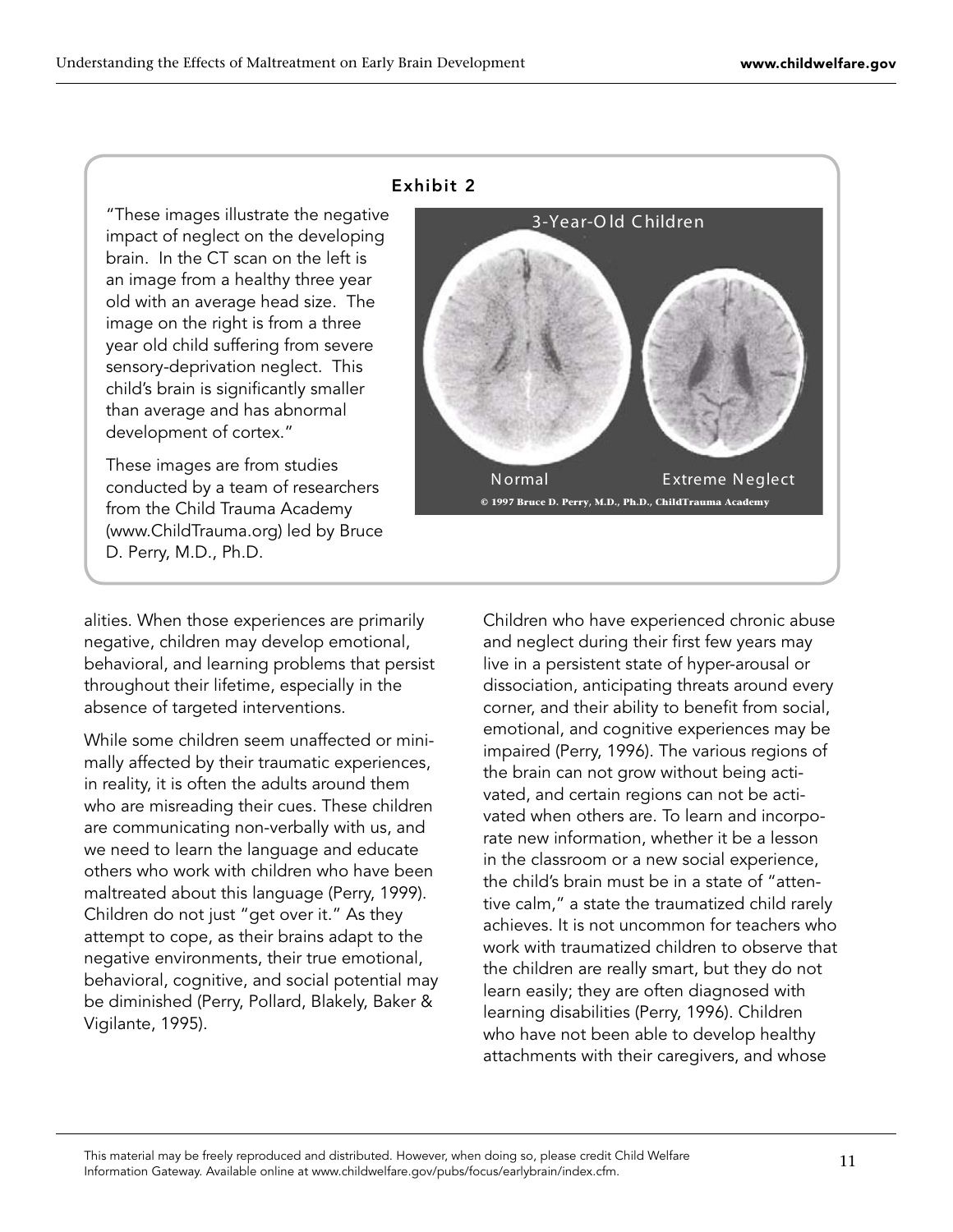early emotional experiences have not laid the necessary groundwork for healthy emotional development, may have a limited capacity for empathy (Perry, 1997). The ability to feel remorse and empathy are built on experience. In the extreme, if a child feels no emotional attachment to any human being, he can not be expected to feel remorse for hurting or even killing someone. Perry (1997) offers the example of a 15-year-old boy who felt no remorse for having committed murder. The boy had been neglected and humiliated by his primary caretakers as a child. "He is literally emotionally retarded. The part of his brain which would have allowed him to feel connected to other human beings—empathy simply did not develop" (Perry, 1997, p. 4).

The effects of abuse and neglect on the developing brain during children's first few years can result in various mental health problems. For example:

- Diminished growth in the left hemisphere may increase the risk for depression (Teicher, 2000).
- $\bullet$  Irritability in the limbic system can set the stage for the emergence of panic disorder and post-traumatic stress disorder (PTSD) (Teicher, 2000).
- $\bullet$  Smaller growth in the hippocampus and  $\overline{\phantom{a}}$ limbic abnormalities can increase the risk for dissociative disorders and memory impairments (Teicher, 2000).
- Impairment in the connection between the two brain hemispheres has been linked to symptoms of attention-deficit/hyperactivity disorder (ADHD) (Teicher, 2000). •
- Severely neglected children who have been deprived of sensory stimulation—including touch, movement, and sound—may

be at risk for Sensory Integration Disorder (SID) (Parent Network for the Post-Institutionalized Child, 1995).

Children who have been raised in environ-•ments that totally disregarded their needs for comfort, stimulation, and affection may be at risk for Reactive Attachment Disorder (Parent Network for the Post-Institutionalized Child, 1995).

We are learning more about the serious, longterm consequences of abuse and neglect on brain development, and subsequent physical, cognitive, emotional, and social growth. What do we do with this information? What does it mean for biological parents, foster and adoptive parents, professionals, the child welfare system, and for society? How can we use this knowledge to improve our interventions with children who have been abused and neglected, and, most importantly, to prevent abuse and neglect from occurring? While these questions may be challenging, this growing body of knowledge compels us to work towards finding the answers.

# Implications for Practice and Policy

*"The new developments in brain research show us what children need; our challenge is to ensure that every child receives it."*

—Ounce of Prevention Fund, 1996

The knowledge we have gained from research examining the effects of maltreatment on brain development can be helpful in many ways. With this information, we are better able to understand what is happening within the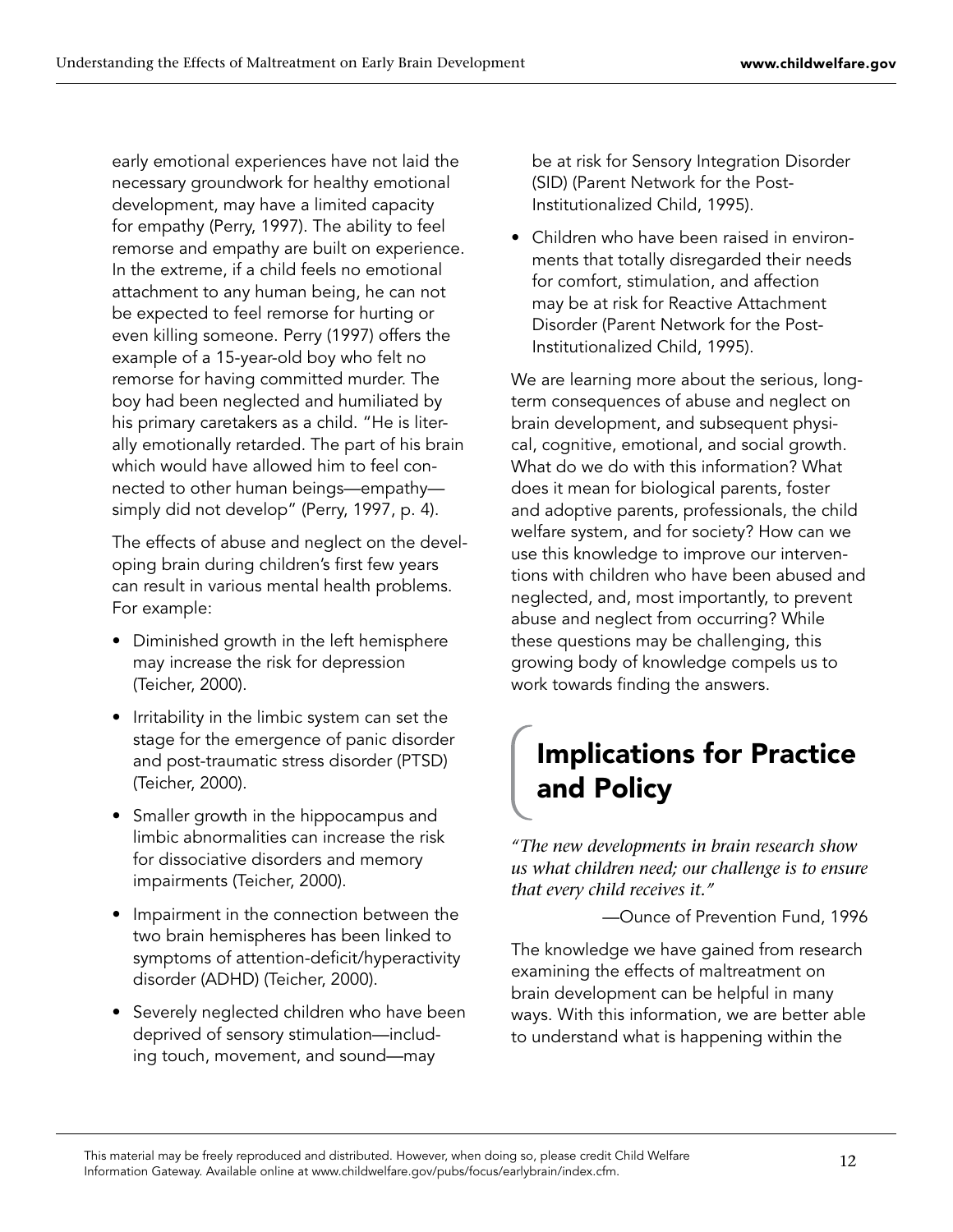brains of children who have been abused and neglected. In fact, much of this research is providing further, solid evidence for what professionals and caregivers have been describing in behavioral, emotional, and psychological terms. We can use this information to improve our systems of care, and to strengthen our prevention efforts.

There has been some encouraging progress in States' recognition of early brain development research and how this information can be used to improve services. In a survey conducted by the Child Welfare League of America in 2000, 31 States reported that they had reviewed relevant research findings (CWLA, n.d.). Many also reported that they had engaged in efforts to increase awareness about early brain development, and that both legislative and policy changes had occurred to enhance prevention, early intervention, and healthy child development programs (CWLA, n.d.).

# The Child Welfare System

While the goal of the child welfare system is to protect children, many child welfare interventions—such as investigation, appearance in court, removal from home, placement in a foster home, etc.—may actually reinforce the child's view that the world is unknown, uncontrollable, and frightening. These experiences can actually contribute to the traumatized child's "catalog" of fearful situations (Wolff & Brandt, 1998). In addition, many child welfare systems in the United States do not provide comprehensive assessments to all children in their care, and therefore the treatments provided may not be the most effective—they may not accurately target each child's unique experience.

As much as possible, the child welfare system needs to address these deficits and reform

practice to provide consistency, repetition, nurturance, predictability, and control (returned to the child) to diminish the fearful nature of the interventions (Wolff & Brandt, 1998). In addition, child welfare systems should provide comprehensive assessments for all children as soon as possible to examine their physical, cognitive, emotional, and social development (Committee on Early Childhood, Adoption and Dependent Care, 2000; Shonkoff & Phillips, 2000). Accomplishing these objectives will require the participation of all stakeholders including policymakers; family court judges; managers; child welfare workers; medical, mental health, and education professionals; kinship, foster, and adoptive parents; and the parents and children themselves. Every group must examine its contribution to the development of the children served by the child welfare system, and strive to provide that contribution in a manner that will promote healthy development for each child.

# The Role of Professionals

One of the first tasks for professionals who work with children who have been maltreated is to educate themselves about the effects of maltreatment on early brain development, as well as interventions likely to be effective. For example, "talk" therapy must do more than talk if the child is in a persistent hyper-arousal state; the child's brain may well be unresponsive to verbal interactions (Lott, 1998; Perry, 1999). According to Dr. Schore, "What will get through is tone of voice, demeanor, facial expressions and a sense of empathy that is rooted in the early psychobiological attunement between mother and infant" (Lott, 1998, p. 3).

13 This material may be freely reproduced and distributed. However, when doing so, please credit Child Welfare Information Gateway. Available online at www.childwelfare.gov/pubs/focus/earlybrain/index.cfm.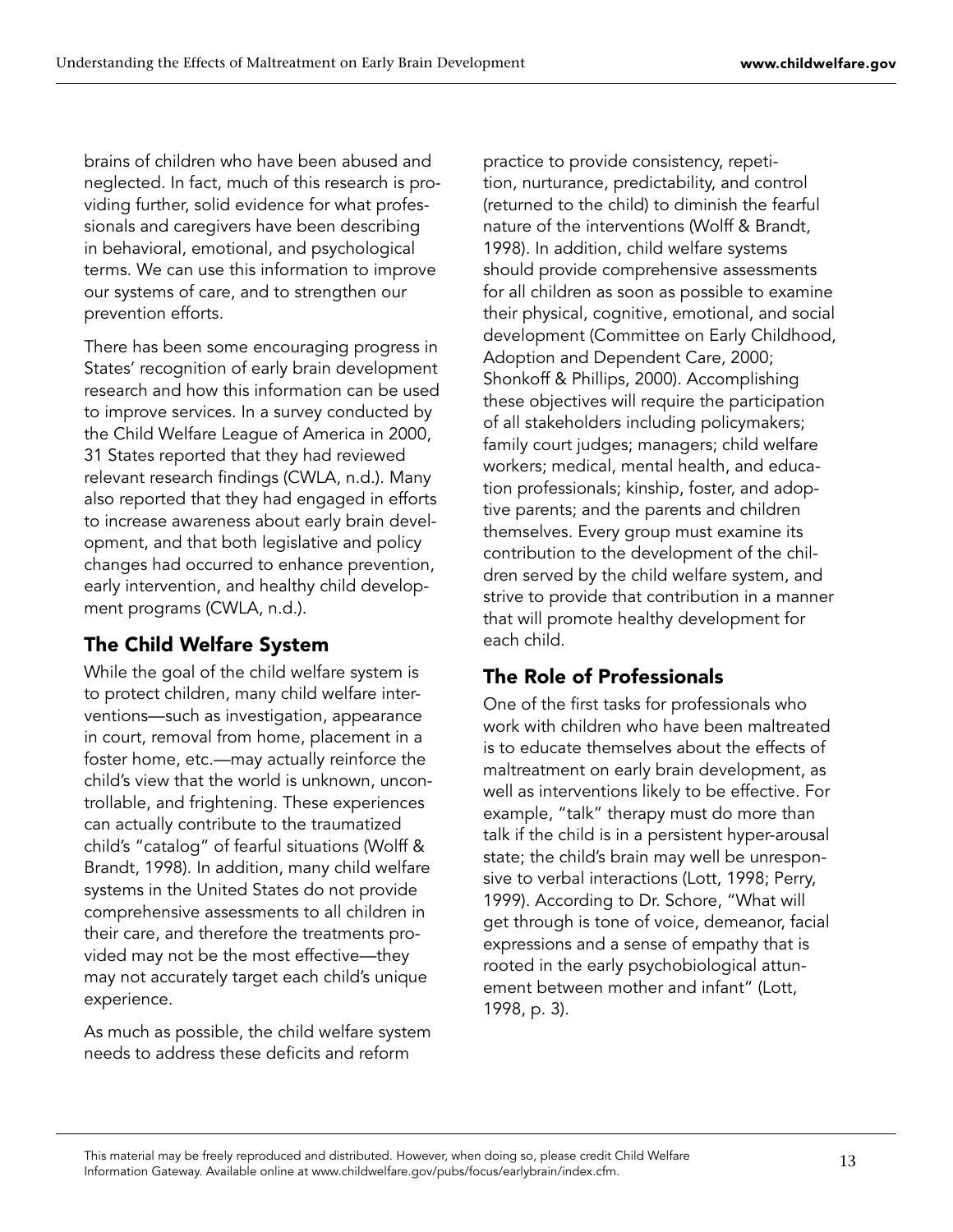Professionals who are knowledgeable about this issue need to educate others who work with and care for the children (Comfort, 1997; Committee on Early Childhood, Adoption and Dependent Care, 2000; Perry, 1996). Information can be provided to foster parents and other caregivers to help them understand the effects of maltreatment on children's brain development, how those early experiences may influence current behavior and functioning, and what can be done to help the children recover their lost potential. CPS workers, judges, and teachers also may not be knowledgeable about these issues; they can benefit from opportunities to understand the importance of their contributions to the child's environment. By working in a coordinated manner, professionals and caregivers can help to minimize unpredictable, unknown, and frightening experiences and assist the child's movement along a path of healthy development.

Human service professionals are increasingly receptive to new knowledge about human brain development (Shore, 1997). Professionals across disciplines are engaged in exciting new efforts to rethink the brain and apply the knowledge and ideas to support the healthy development and well-being of children (Shore, 1997). As these efforts begin to offer meaningful information, it must be translated into policies and practices for the front-line workers and caregivers in order to have the most impact on improving child wellbeing in child welfare systems.

# The Role of Caregivers

Many children who have suffered abuse and neglect are removed from their homes by the child welfare system for their safety. These children may be temporarily cared for by extended family, foster parents, or

group home staff, and some will be adopted. While many caregivers have an innate sense about how to raise children, familiarity with the effects of maltreatment on brain development and the possible manifestations of those effects are not likely to be "common knowledge."

It is important for caregivers to have realistic expectations for the children in their care. Children who have been abused or neglected may not be functioning at their chronological age in terms of their physical, social, emotional, and cognitive skills. They may also be displaying unusual and/or difficult coping behaviors. For example, abused or neglected children may:

- Be unable to control their emotions and have frequent outbursts
- Be quiet and submissive
- $\bullet~$  Have difficulties learning in school
- Have difficulties getting along with siblings or classmates
- Have unusual eating or sleeping behaviors
- Attempt to provoke fights or solicit sexual experiences
- Be socially or emotionally inappropriate for their age
- Be unresponsive to affection.

"It is easy for foster parents to become confused, frustrated, and sometimes devastated from the lack of response and reciprocity to the love, affection, attention, and care they offer" (Comfort, 1997, p. 29). Even caregivers with the best of intentions can misunderstand a child's behavior, fashion their response based on that misunderstanding, and then wonder why their response was not effective.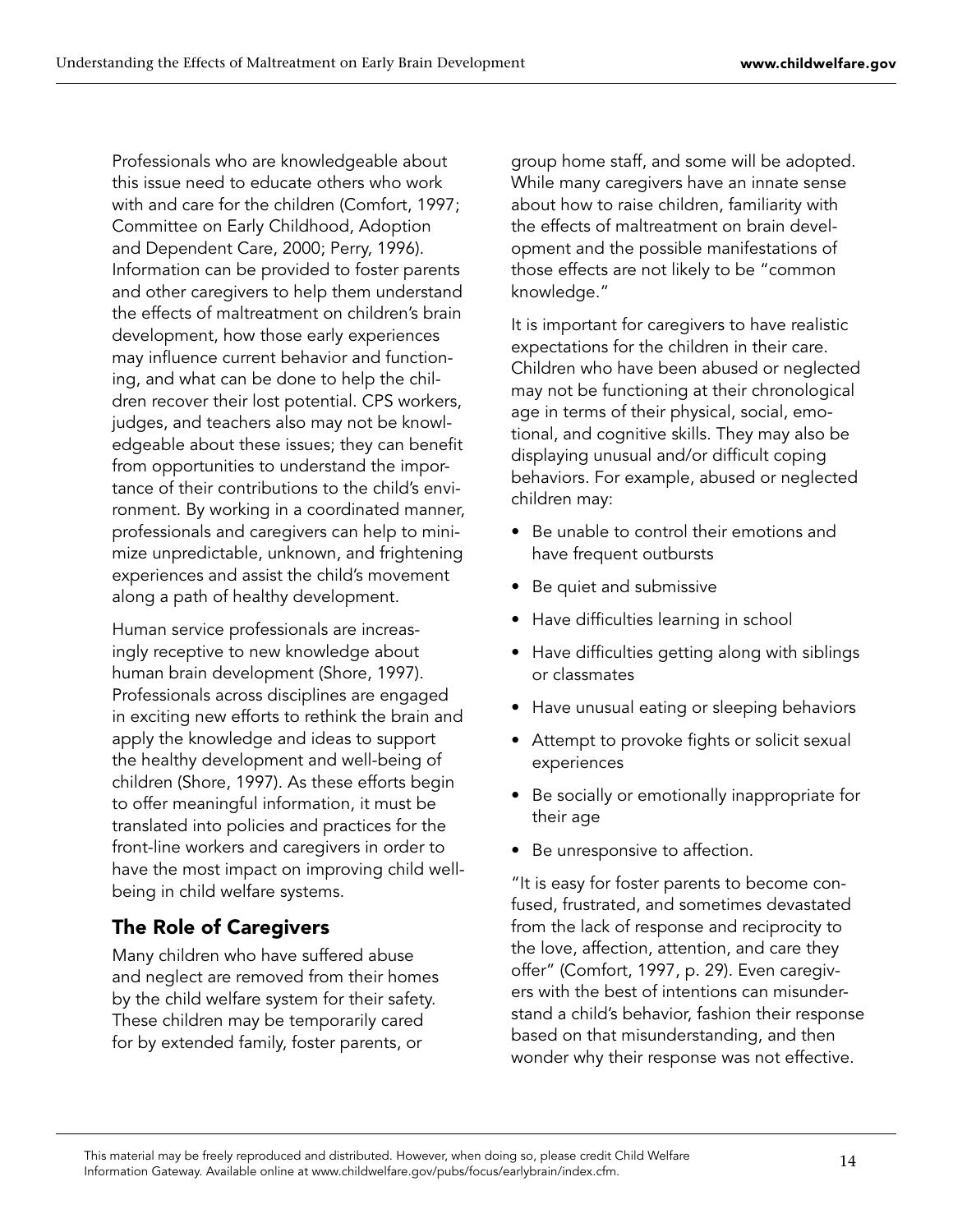To be more effective in their roles, caregivers who serve abused and neglected children could benefit from training and support related to the effects of maltreatment on early brain development. Understanding some basic information about the neurobiology underlying many challenging behaviors may help caregivers shape their responses more effectively. But while a general understanding is helpful, foster parents and other caregivers need to know the history of their particular foster children's experiences in order to tailor their approaches (Comfort, 1997). They may need to develop some special skills to cope with the children's special needs.

In general, children who have been abused or neglected need nurturance, stability, predictability, understanding, and support (Committee on Early Childhood, Adoption and Dependent Care, 2000). They may need frequent, repeated experiences of these kinds to begin altering their view of the world from one that is uncaring or hostile to one that is caring and supportive. Until that view begins to take hold in the child's mind, the child may not be able to truly engage in a positive relationship. And the longer the child lived in the abusive or neglectful environment, the harder it will be to convince his brain that his world can change. But one thing we have learned from research is that environment does make a difference. Consistent nurturing from caregivers who receive training and support may offer the best hope for the children who need it most.

# Intensive, Early Intervention

*"The brain itself can be altered . . . with appropriately timed, intensive interventions"*

—Shore, 1997, p. 36

Intensive, early interventions are key to minimizing the long-term effects of early trauma on children's brain development (Committee on Early Childhood, Adoption and Dependent Care, 2000). Two studies that have shown this impact include the following:

- Craig Ramey of the University of Alabama at Birmingham reported that vulnerable children who received services from 4 months to 5 years old showed better cognitive development than those receiving services from age 5 to age 8; the difference was even more pronounced at age 12 than at age 8 (Shore, 1997).
- Rutter, et al. (2000) studied the development of children adopted from Romanian orphanages. When each child was 6 years old, the researchers assessed what proportion of the adopted children were functioning "normally." They found that 69 percent of the children adopted before the age of 6 months were functioning normally, 43 percent of the children adopted between the ages of 7 months and 2 years, and 22 percent of the children adopted between the ages of 2 years and 3½ years. •

Indeed, many studies have shown the effectiveness of early intervention, but we now have a better understanding of why early intervention makes a difference. And taking a neurodevelopmental approach in early intervention can decrease the "intensity and severity of the response to trauma [which] will decrease the probability of developing . . . sensitized neural systems resulting in a persisting hyper-arousal or dissociative symptoms or both" (Perry, Pollard, Blakely, Baker & Vigilante, 1995).

In order to heal a "damaged" or altered brain, interventions must activate those portions of the brain that have been altered (Perry,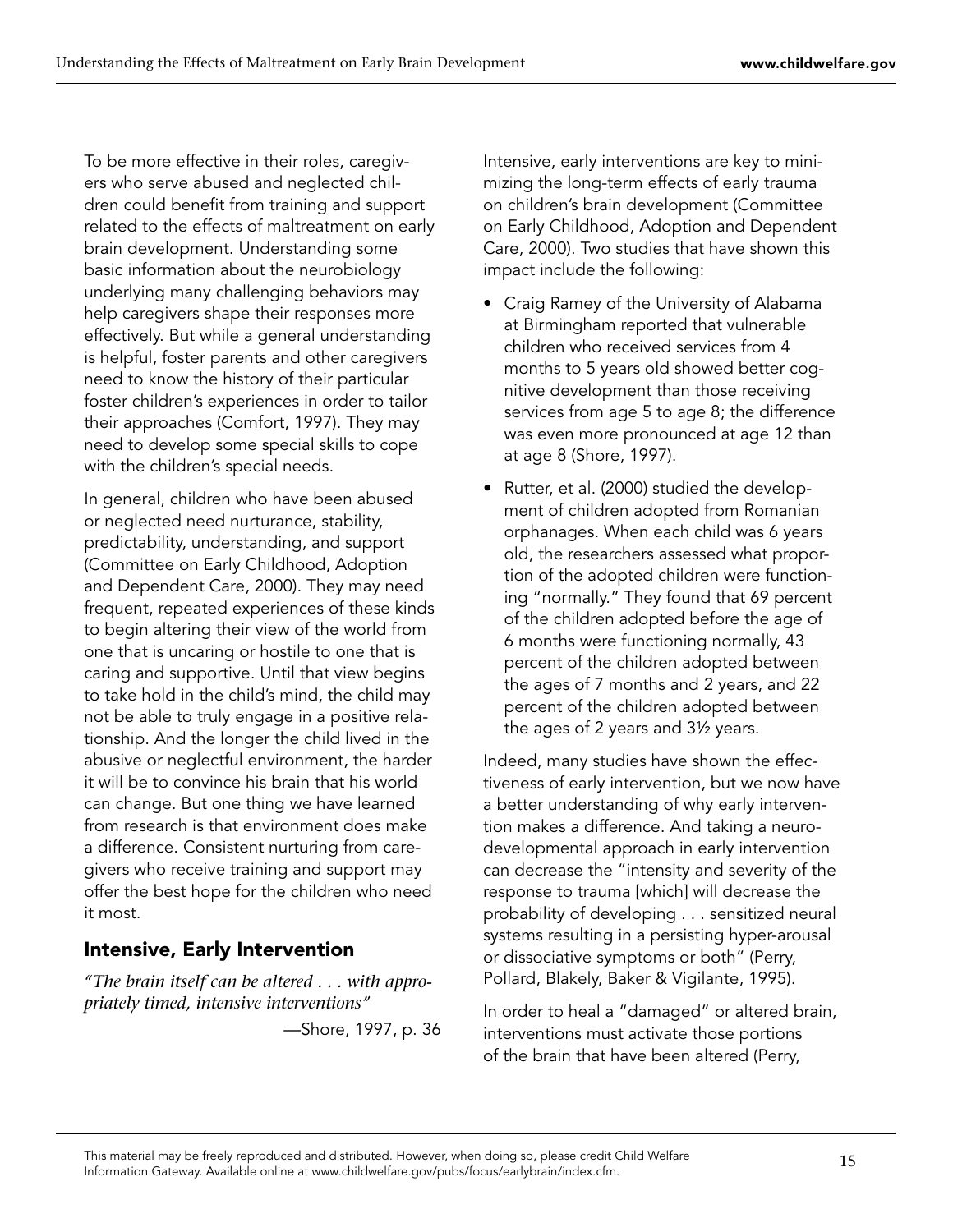2000c). Because brain functioning is altered by repeated experiences that strengthen and sensitize neuronal pathways, interventions can not be constrained to weekly therapy appointments. Interventions must address the totality of the child's life, providing frequent, consistent "replacement" experiences so that the child's brain can begin to incorporate a new environment—one that is safe, predictable and nurturing.

Although early interventions show the most promise for significant recovery from abuse and neglect, later interventions are not futile. However, as children get older, recovery from lost or altered brain functioning may be slower and less complete than recovery attempted earlier in the children's lives (Shore, 1997). But some recovery is certainly possible; while a negative environment may contribute to deficits, a positive environment can contribute to growth (Teicher, 2000).

#### Prevention

While early intervention with maltreated children can minimize the effects of abuse and neglect, it is equally or even more important to prevent problems before they start. "Clearly,… the costs (in human suffering, loss of potential, and real money) of trying to repair, remediate, or heal these children is far greater than the costs of preventing these problems by promoting healthy development of the brain during the first few years of life" (Ounce of Prevention Fund, 1996, p. 3).

Prevention efforts can target the general population ("primary" or "universal" prevention), educating the public and changing policies to promote healthy brain development. For example, one prevention strategy might involve expanding education efforts that target women who may become pregnant about the effects of alcohol on the developing brain of the fetus. An example of a policy change might involve expanding family leave to allow more parents time off from work to care for and build an attachment to a newborn or adopted child.

Prevention efforts also can target children and families considered to be "at-risk" of developing problems before problems develop ("secondary" or "selected" prevention). By the time a child who has been abused or neglected comes to the attention of professionals, it is likely that some damage already has been done. Secondary prevention efforts must reach out to at-risk families before this point. There are many home visitation programs that provide services to at-risk families before and after the birth of a child—services that support children's healthy development—that have proven to be successful in preventing future problems (Ounce of Prevention Fund, 1996, citing MacMillan, 1994).

Many researchers examining the effects of maltreatment on early brain development agree that this knowledge should be used to expand and strengthen prevention efforts (Ounce of Prevention Fund, 1996; Perry, 1996; Shonkoff & Phillips, 2000; Teicher, 2000). Without expanded prevention, our society will continue to fight an uphill battle to "repair" the damage that has been done to thousands of children who have been abused and neglected. Society can not continue to ignore the laws of biology (Perry, 1996); the more we learn about early brain development, the more responsibility we have to act on that knowledge.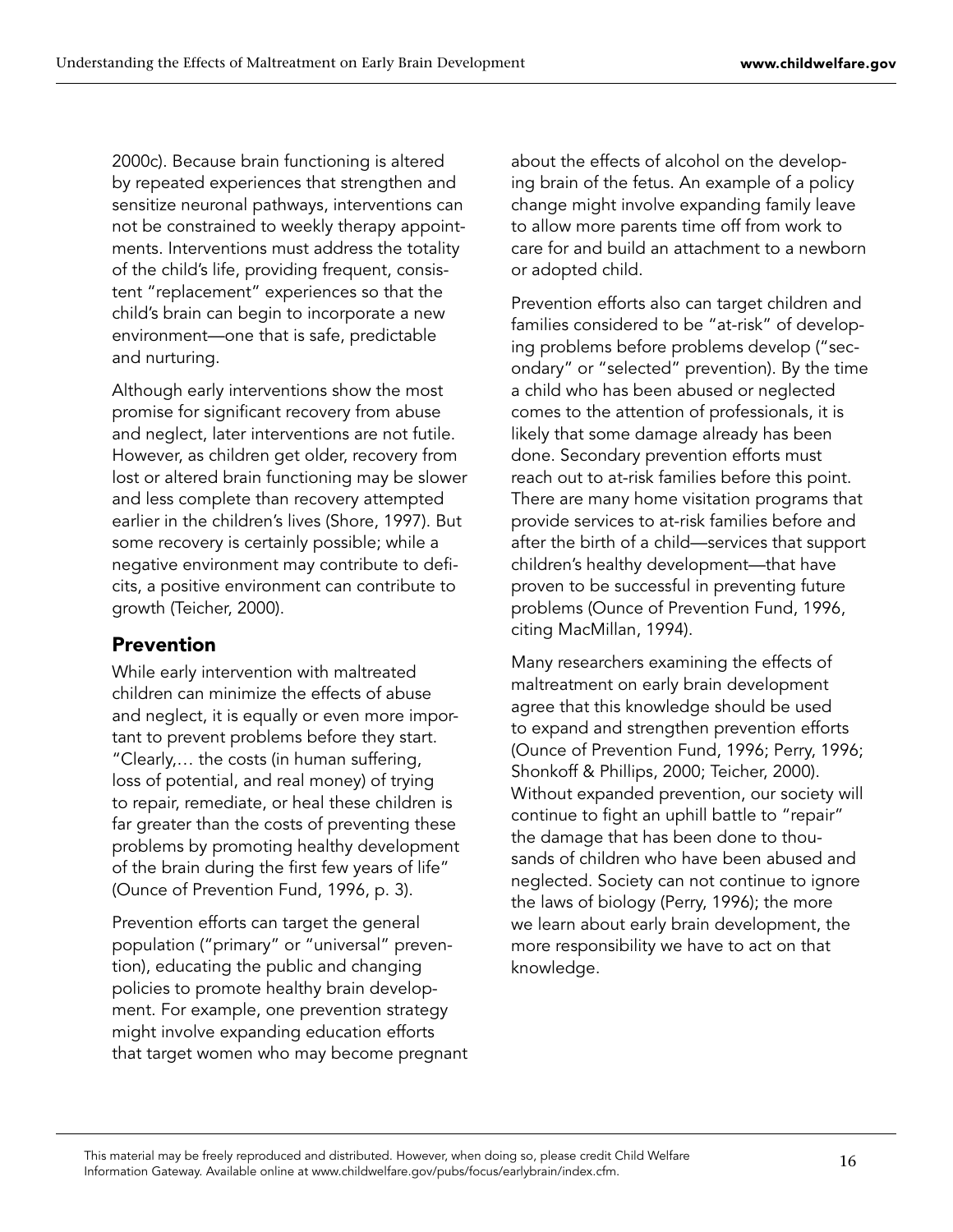# Summary and Research Recommendations

In 1999, approximately 826,000 children were determined to be victims of abuse and/or neglect (U.S. Department of Health and Human Services, 2001), but it is likely that many more children are actually suffering under adverse conditions. Each one of these children already may have suffered damage to their growing brains. Their brains may be locked into perceiving the world as a cold or dangerous place. They may have great difficulties responding to the caring concern of others. Because their brains' energies have been focused on survival, on meeting their own needs, these children may not have developed the physical, cognitive, social, and emotional capabilities one would expect of them. But their future, and the futures of countless others to come, need not be so bleak.

One lesson we have learned from the research on brain development is that environment has a powerful influence on development. Stable, nurturing caregivers and knowledgeable, supportive professionals can have a significant impact on these children's development. And using this growing body of knowledge in prevention efforts can potentially reduce the number of children who will require "reparative" work.

There is still much to learn, however. Some of the recommendations from the National Academy of Sciences, Committee on Integrating the Science of Early Childhood Development include:

- Bring together biological and psychosocial researchers to bridge the divide between these fields.
- Understand more about the contribution of genetics to the development process that may explain susceptibility to risk and capacity for resilience.
- Understand more about how biological processes interact with the environment to affect behavior.
- Fund collaborative research projects to study the effect of environment on brain development to learn more about what are deprived, sufficient, and enriched environments.
- Direct program-based research and evalu-•ation to document and test interventions to ensure full effectiveness, and use knowledge from ineffective programs to spur more experimentation (Shonkoff & Phillips, 2000).

While we continue to study and learn more about the effects of maltreatment on early brain development, we can begin to use the knowledge that is already available. We can use this knowledge to strengthen our prevention and intervention strategies, our support of caregivers, and our commitment to provide all children with the nurturance and stimulation they need to grow up healthy and happy.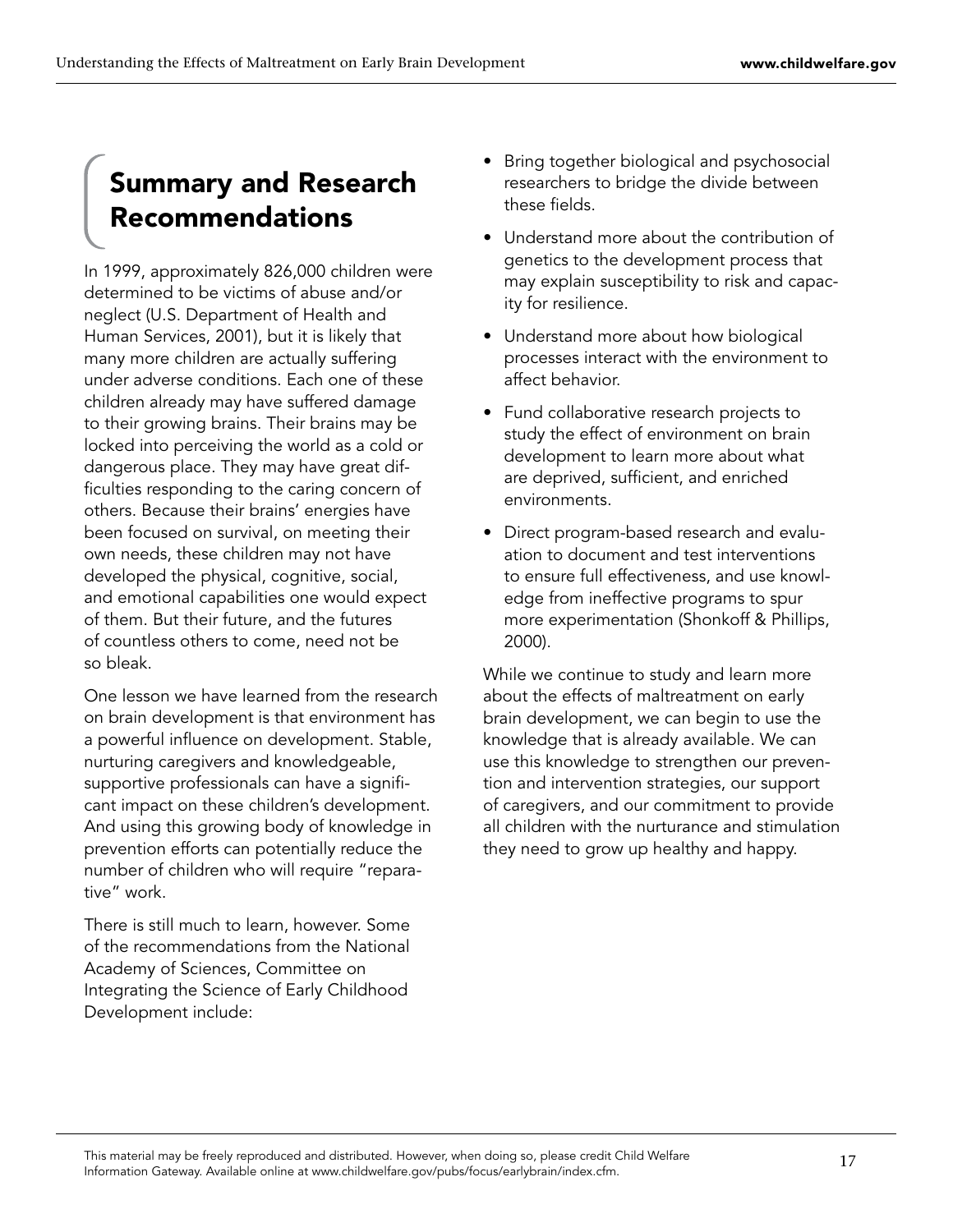# References

- Child Welfare League of America. (n.d.). Methodology and results. Retrieved 7/3/01 from http:// www.cwla.org/programs/familypractice/famsurveymethod.htm.
- Comfort, R.L. (1997). When nature didn't nurture, what's a foster/ adoptive family to do? Infants and Young Children, 10(2), 27-35.
- Committee on Early Childhood, Adoption and Dependent Care. (2000). Developmental issues for young children in foster care. Pediatrics, 106(5), 1145-1150.
- DeBellis, M.D., Keshavan, M.S., Clark, D.B., Casey, B.J., Giedd, J.N., Boring, A.M., Frustaci, K. & Ryan, N.D. (1999). Developmental traumatology part II: Brain development. Society of Biological Psychiatry, 45, 1271-1284.
- Greenough, W.T., Black, J.E. & Wallace, C.S. (1987). Experience and brain development. Child Development, 58, 539-559.
- Hart, J., Gunnar, M. & Cicchetti, D. (1995). Salivary cortisol in maltreated children: Evidence of relations between neuroendocrine activity and social competence. Development and Psychophathology, 7, 11-26.
- Hart, J., Gunnar, M. & Cicchetti, D. (1996). Altered neuroendocrine activity in maltreated children related to symptoms of depression. Development and Psychopathology, 8, 201-214.
- Helgeson, R. (1997). The brain game. Adoptive Families, July/August 1997, 26-31.
- Karr-Morse, R. & Wiley, M.S. (1997). Ghosts from the nursery: Tracing the roots of violence. New York: The Atlantic Monthly Press.
- Kraemer, G.W. (1992). A psychobiological theory of attachment. Behavioral and Brain Sciences, 15(3), 493-511.
- Lott, D. (1998). Brain development, attachment and impact on psychic vulnerability. Psychiatric Times, 15(5), 1-5.
- Ounce of Prevention Fund. (1996). Starting smart: How early experiences affect brain development. Chicago, IL: Ounce of Prevention Fund.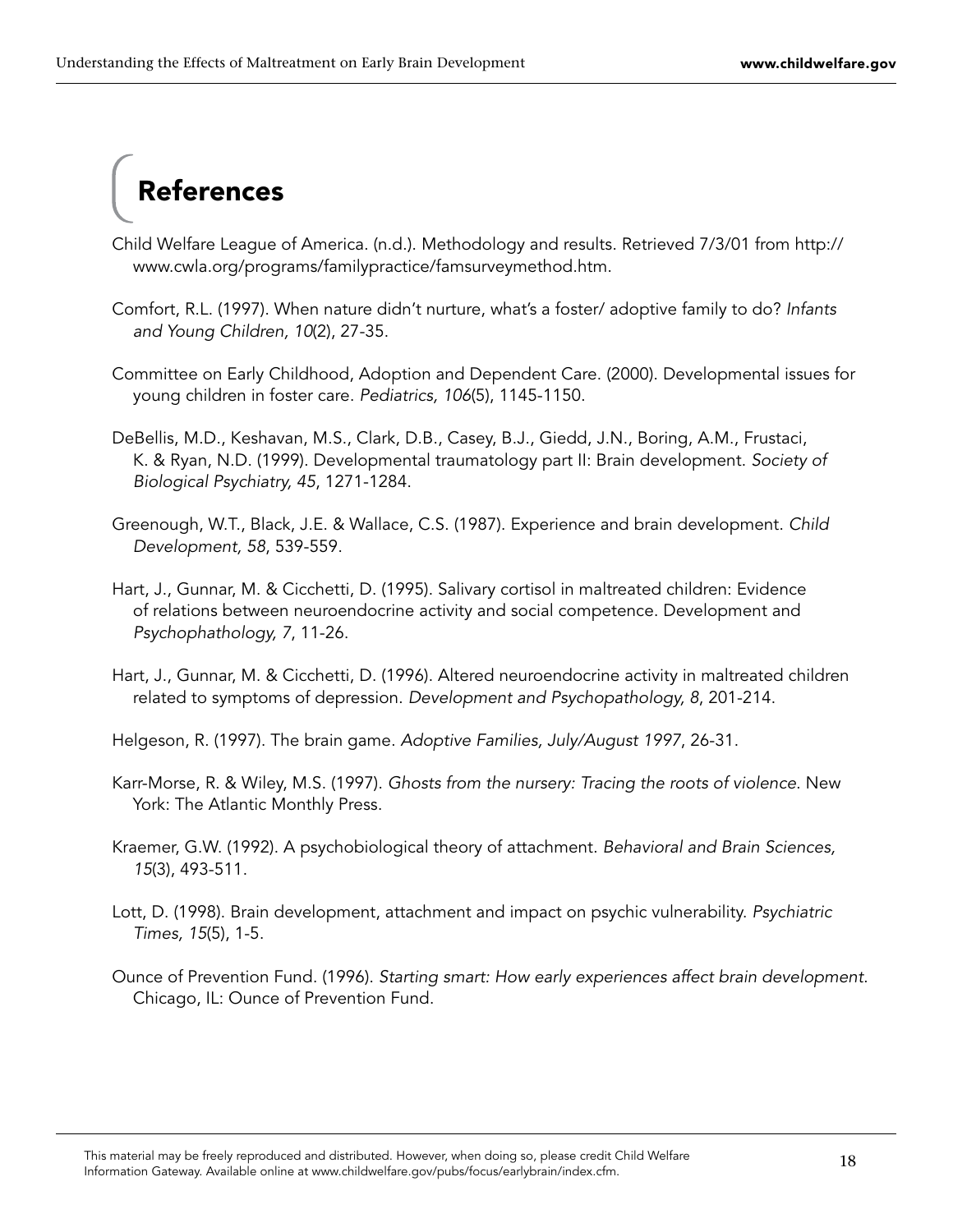- The Parent Network for the Post Institutionalized Child. (Spring, 1995). Overview of the postinstitutionalized child. The Post, 1. Retrieved 5/31/01 from http://www.pnpic.org/news2.htm.
- Perry, B.D. (1996). Neurodevelopmental adaptations to violence: How children survive the intragenerational vortex of violence [online]. Retrieved 7/10/01 from http://www.childtrauma. org/CTAMATERIALS/vortex\_interd.asp.

Also in Violence and Childhood Trauma: Understanding and Responding to the Effects of Violence on Young Children. Cleveland, OH: Gund Foundation. 1996.

Perry, B.D. (1997). Incubated in terror: Neurodevelopmental factors in the 'cycle of violence' [online]. Retrieved 7/10/01 from http://www.childtrauma.org/CTAMATERIALS/incubated.asp.

Also in Osofsky, J.D. (Ed.) Children, youth, and violence: The search for solutions. New York: The Guilford Press, 1997.

Perry, B.D. (1999). Memories of fear: How the brain stores and retrieves physiologic states, feelings, behaviors and thoughts from traumatic events [online]. Retrieved 7/10/01 from http://www. childtrauma.org/CTAMATERIALS/memories.asp.

Also in Goodwin, J. & Attia, R. (Eds.) Splintered reflections: Images of the body in trauma. Boulder, CO: Basic Books, 1999.

Perry, B.D. (2000a). The neuroarcheology of childhood maltreatment: The neurodevelopmental costs of adverse childhood events [online]. Retrieved 7/10/01 from http://www.childtrauma. org/ctamaterials/Neuroarcheology.asp.

Also in Franey, K., Geffner, R., Falconer, R. (Eds.) The cost of child maltreatment: Who pays? We all do. San Diego, CA: Family Violence and Sexual Assault Institute Press, in press.

Perry, B.D. (2000b). Trauma and terror in childhood: The neuropsychiatric impact of childhood trauma [online]. Retrieved 7/10/01 from http://www.childtrauma.org/CTAMATERIALS/trauma\_ and\_terror.asp.

Also in Schulz, I., Carella, S. & Brady, D.O. (Eds.) Handbook of psychological injuries: Evaluation, treatment and compensable damages. Chicago, IL: American Bar Association Publishing, in press.

Perry, B.D. (2000c). Traumatized children: How childhood trauma influences brain development [online]. Retrieved 7/10/01 from http://www.childtrauma.org/CTAMATERIALS/trau\_CAMI.asp.

Also in The Journal of the California Alliance for the Mentally Ill, 2000, 11(1).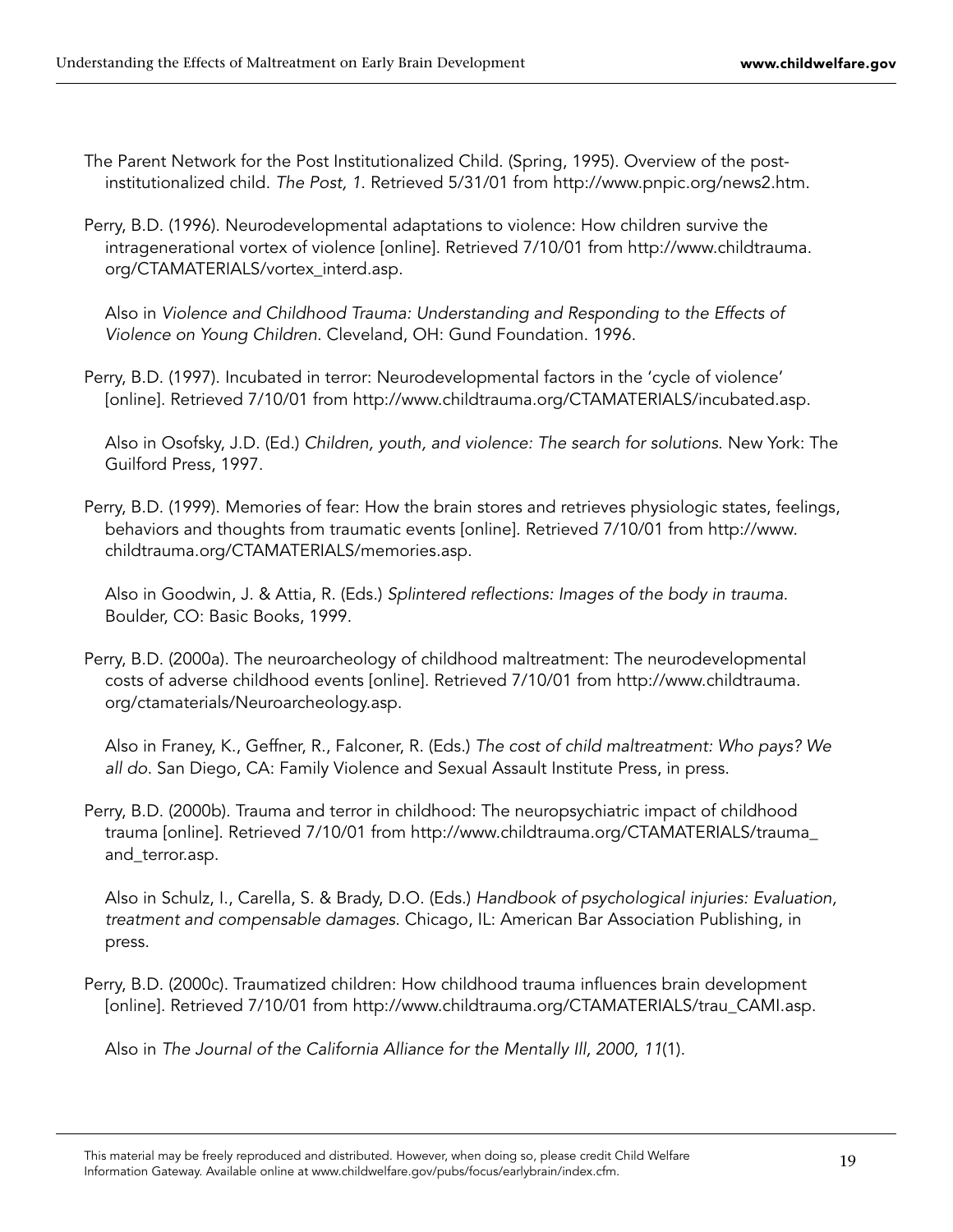Perry, B.D. (2001a). Violence and childhood: How persisting fear can alter the developing child's brain [online]. Retrieved 7/10/01 from http://www.childtrauma.org/CTAMATERIALS/Vio\_child.asp.

Also in Perry, B.D. (2001). The neurodevelopmental impact of violence in childhood. In Schetky D & Benedek, E. (Eds.) Textbook of child and adolescent forensic psychiatry. Washington, D.C.: American Psychiatric Press, Inc., 2001.

Perry, B.D. (2001b). Bonding and attachment in maltreated children: Consequences of emotional neglect in childhood [online]. Retrieved 7/10/01 from http://www.childtrauma.org/ CTAMATERIALS/attach\_ca.asp. Retrieved 7/10/01.

Also in The WisKids Journal, 2000, Mar/April, 5-10, and The WisKids Journal, 2000, Jan/Feb, 5-8.

- Perry, B.D. & Pollard, R. (1997). Altered brain development following global neglect in early childhood. Proceedings from the Annual Meeting of the Society for Neuroscience, New Orleans.
- Perry, B.D., Pollard, R., Blakely, T., Baker, W. & Vigilante, D. (1995). Childhood trauma, the neurobiology of adaptation and "use-dependent" development of the brain: How "states" become "traits" [online]. Updated link retrieved 5/10/06 from http://www.childtrauma.org/ ctamaterials/states\_traits.asp

Also in Infant Mental Health Journal, 16(4), 271-291, 1995.

- Perry, B.D., Runyan, D. & Sturges, C. (1998). Bonding and attachment in maltreated children: How abuse and neglect in childhood impact social and emotional development. Caregiver Education Series, 1(5), 1-12.
- Pollitt, E. & Gorman, K.S. (1994). Nutritional deficiencies as developmental risk factors. In Nelson, C.A. (Ed.) Threats to optimal development: Integrating biological, psychological, and social risk factors. Hillsdale, NJ: Lawrence Erlbaum Associates, Publishers. 121-144.
- Rutter, M., O'Connor, T., Beckett, C., Castle, J., Croft, C., Dunn, J., Groothues, C. & Kreppner, J. (2000). Recovery and deficit following profound early deprivation. In Selman, P. (Ed.) Intercountry adoption: Developments, trends and perspectives. London, England: British Agencies for Adoption & Fostering.
- Shonkoff, J.P. & Phillips, D.A. (2000). From neurons to neighborhoods: The science of early childhood development. Washington, D.C.: National Academy Press.

Shore, R. (1997). Rethinking the brain. New York: Families and Work Institute.